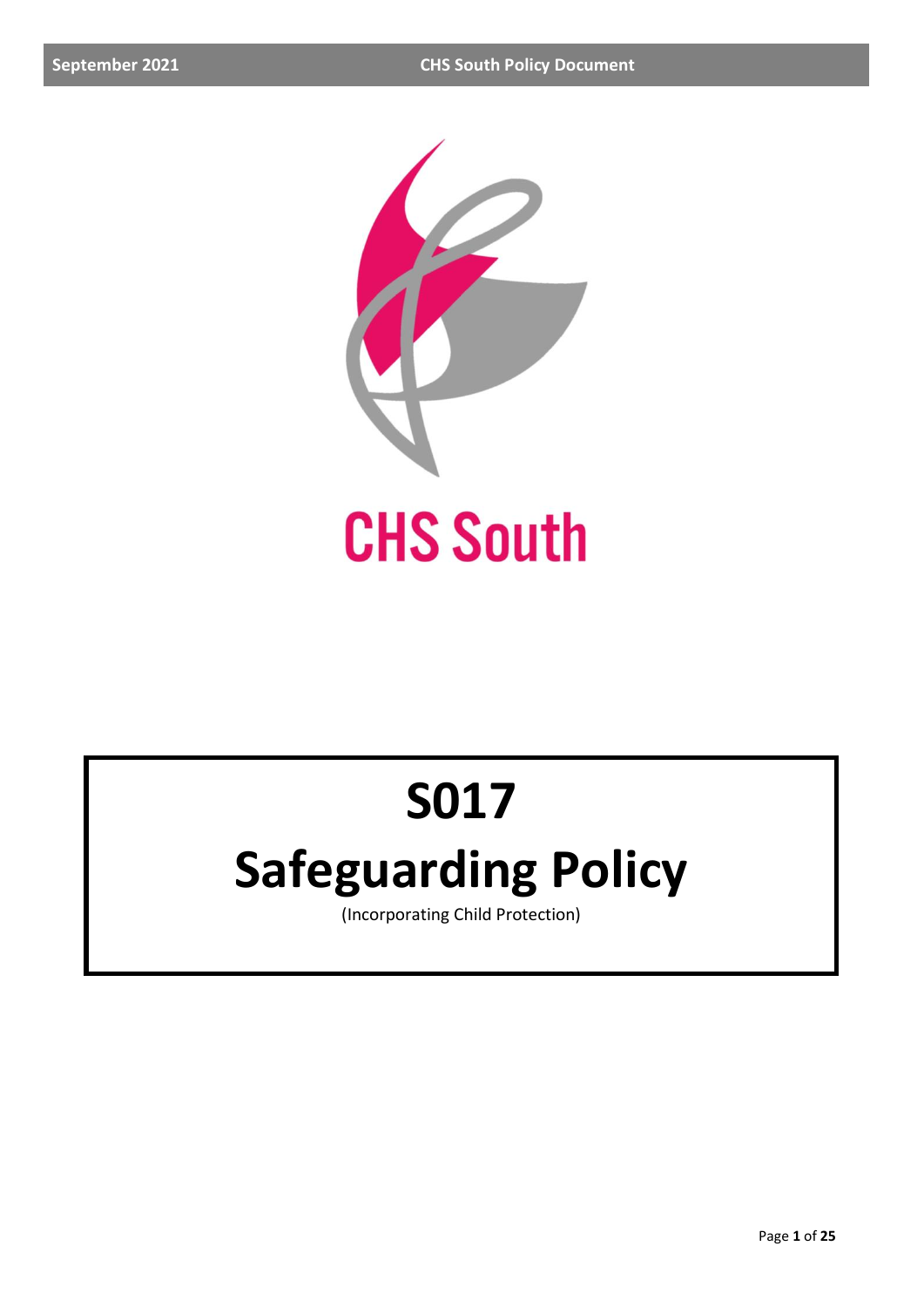### **Contents:**

### **Contents:**

- 1. Key Contacts
- 2. Introduction
- 3. Ethos
- 4. The Curriculum
- 5. Attendance & Exclusions
- 6. Keeping Records
- 7. Roles & Responsibilities
- 8. Safe Recruitment and the Selection of Staff
- 9. Working with Other Agencies
- 10. Confidentiality and Information Sharing
- 11. Training for Staff & Volunteers
- 12. Recording & Reporting Concerns
- 13. Informing Parents & Carers
- 14. Early Help
- 15. Specific Safeguarding Issues
- 16. Domestic Abuse
- 17. Forced Marriage
- 18. Female Genital Mutilation
- 19. Preventing Radicalisation and Violent Extremism
- 20. E-Safety
- 21. Peer on Peer Abuse
- 22. Private Fostering
- 23. Child Protection Conferences & Core Group Meetings
- 24. Managing Allegations and concerns against staff and volunteers
- 25. Complaints or concerns by pupils, staff or volunteers
- 26. Serious Case Reviews
- 27. Visitors
- 28. Bookings
- 29. Appendix 1: Safeguarding Definitions
- 30. Appendix 2: A Good Safeguarding School
- 31. Appendix 3: Safeguarding Responsibilities
- 32. Appendix 4: Peer on Peer Abuse
- 33. Appendix 5: Safeguarding Summary for all Staff
- 34. Appendix 6: Safeguarding of Children Statement: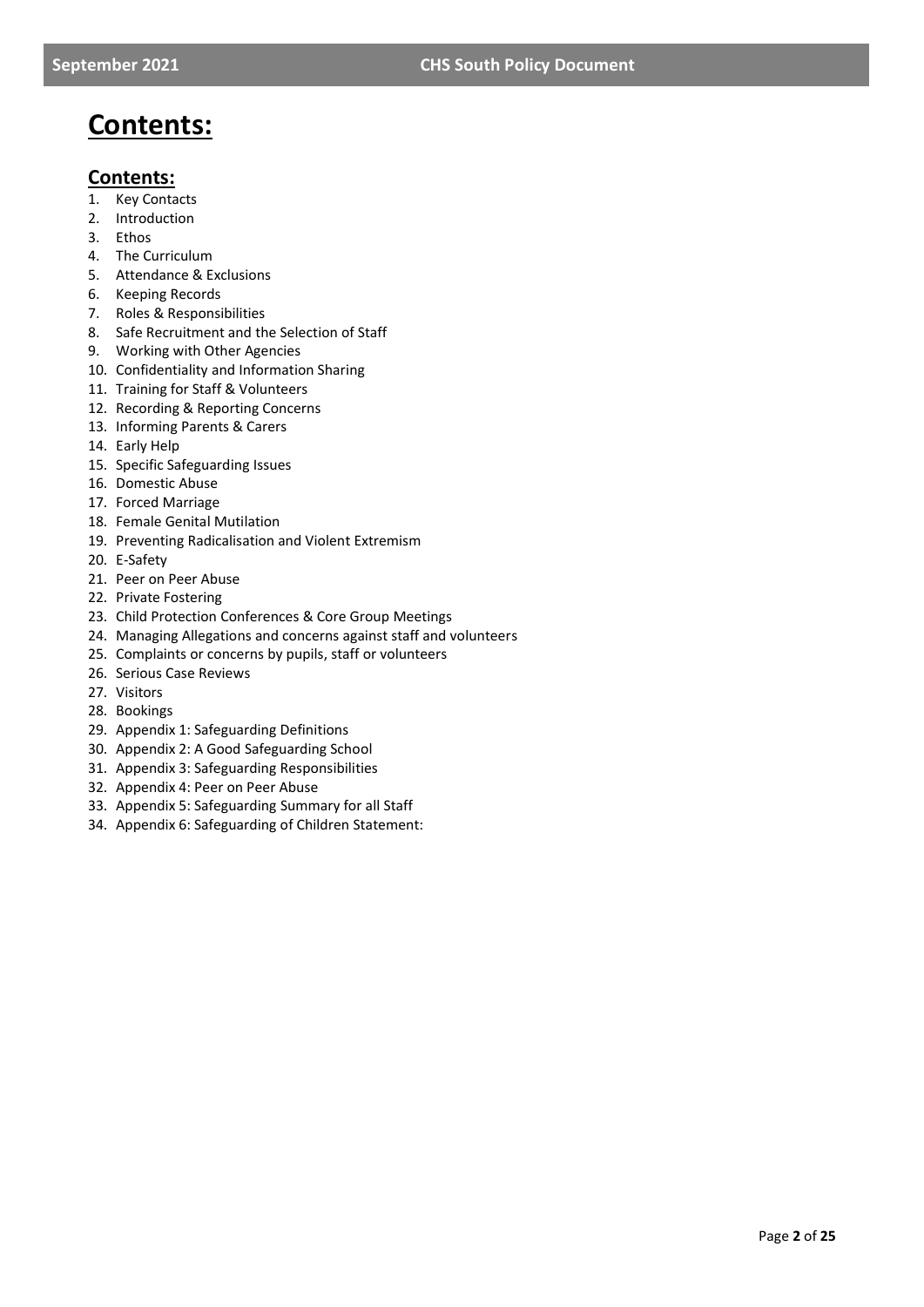| <b>Document Control</b> |                                                                                   |  |
|-------------------------|-----------------------------------------------------------------------------------|--|
| Title                   | S017 Safeguarding Policy                                                          |  |
| Date                    | September 2021                                                                    |  |
| Supersedes              | S017 September 2020                                                               |  |
| Amendments              | Developed from the associated Chorlton High School policy document<br>$\bullet$   |  |
|                         | Updated contact details and updates from KCSE 2021<br>$\bullet$                   |  |
|                         | Updated Peer on Peer abuse section 20<br>$\bullet$                                |  |
|                         | Addition of Appendix 4 – Responding to reports of sexual violence/harassment<br>٠ |  |
| Related                 | P003 Guidance of Safe Practice for Adults<br>$\bullet$                            |  |
| Policies/Guidance       | P010 Recruitment & Appointments Policy<br>٠                                       |  |
|                         | S015 LAC Policy<br>$\bullet$                                                      |  |
|                         | <b>B007 Educational Visits Policy</b><br>$\bullet$                                |  |
|                         | C017 SRE Policy<br>$\bullet$                                                      |  |
|                         | S003 Attendance Policy<br>$\bullet$                                               |  |
|                         | A009 Visiting Speakers Policy<br>$\bullet$                                        |  |
|                         | S004 School Behaviour Policy<br>٠                                                 |  |
|                         | MSCB Policies and guidance (on MSCB website @ www.mscb.org.uk)<br>٠               |  |
|                         | Keeping Children Safe in Education (Sept 2021)<br>$\bullet$                       |  |
|                         | Working Together to Safeguard Children (July 2018)<br>$\bullet$                   |  |
|                         |                                                                                   |  |
| Review                  | Children Missing Education, DfE (2016)                                            |  |
| Author                  | 1 year<br>MCC / G. Xiberras / S.Penrose                                           |  |
| consultation<br>Date    | N/A                                                                               |  |
| completed               |                                                                                   |  |
| adopted<br>Date<br>by   | 1st November 2021                                                                 |  |
| <b>Trust Board</b>      |                                                                                   |  |

Prospere Learning Trust *(Previously CHS Learning Trust and Piper Hill Learning Trust)* is a Multi Academy Trust. Registered in England and Wales - number 10872612 Registered Office: Piper Hill High School, Firbank Road, Wythenshawe, M23 2YS

The Prospere Learning Trust has a number of Trust-wide policies which are adopted by all schools/academies in the Trust to ensure an equitable and consistent delivery of provision.

The Trust Board has responsibility for the operation of all schools/academies and the outcomes of all students however responsibility is delegated to the Local Governing Body of each school via the Scheme of Delegation.

Within our policies reference to:

- Governing Body / Governors relates to the members of the Local Governing Body representing the Trust Board.
- School includes reference to school, academy or free school unless otherwise stated.
- Headteacher includes reference to Headteacher, Principal or Head of School of the school, academy or free school.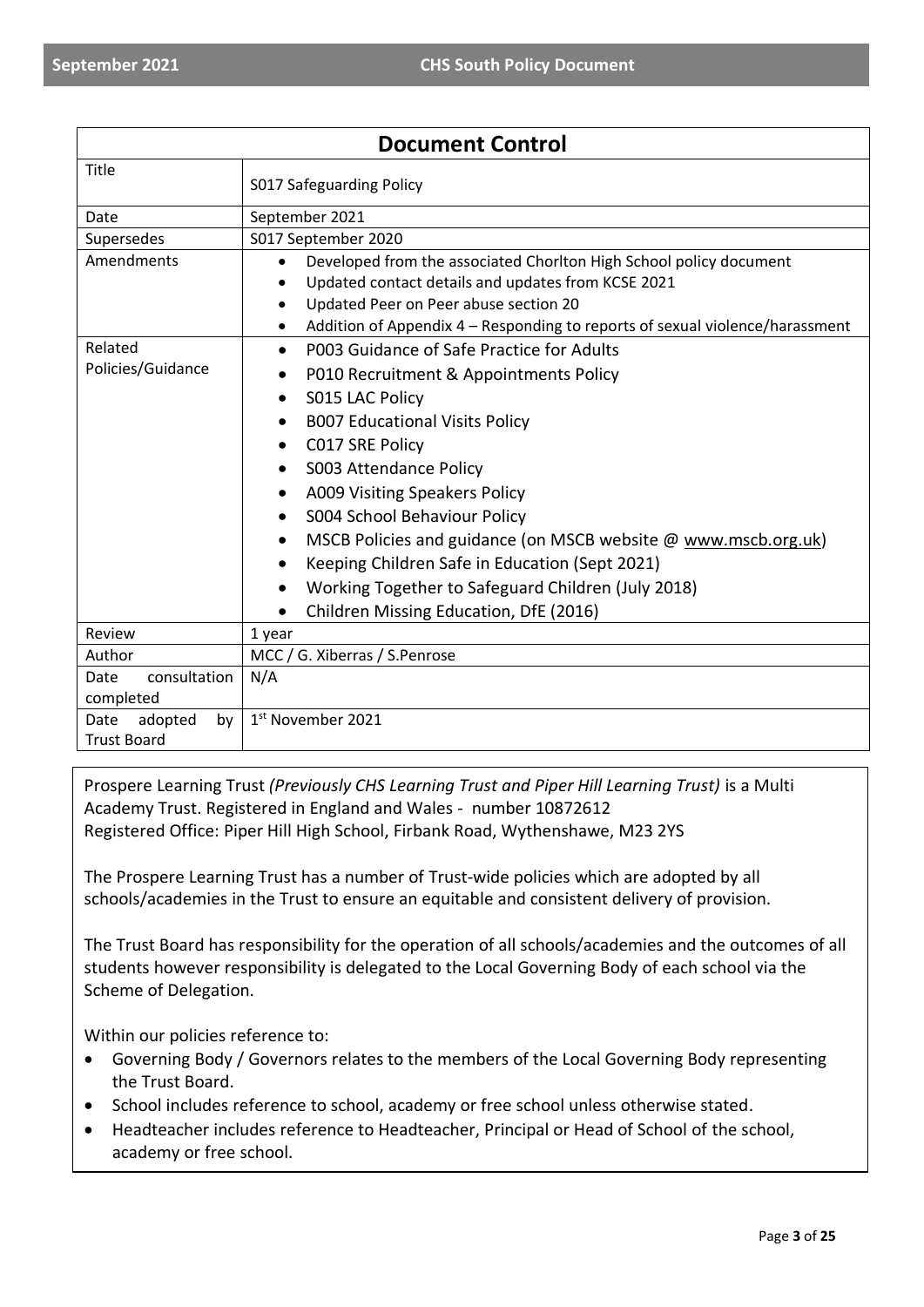### **1. KEY CONTACTS:**

The staff members below have responsibility for all student related safeguarding issues: Ian Jameson: Named Safeguarding Lead & LAC Designated Teacher Contact number: 07779159358

Sarah Penrose: Safeguarding Lead – Chorlton High and CHS South Contact number: 07964 034698

Ela Paton: Safeguarding Officer – CHS South Contact number: 07701 311521

The staff members detailed below have responsibility for all staffing related safeguarding issues: Andy Park: Executive Headteacher David Prophet: Headteacher

The staff below have key responsibilities for wider safeguarding issues:

Health & Safety Kevin Bell: Site Manager

Safer Recruitment & Central Record of Evidence Michelle Jones: School Office Manager

Lead Governor Responsible for Safeguarding: Alex Hamilton: Parent Governor

### **2. INTRODUCTION:**

- 2.1. This policy has been developed to ensure that all adults in CHS South are working together to safeguard and promote the welfare of children and young people.
- 2.2. This policy describes the management systems and arrangements in place to create and maintain a safe learning environment for all our children, young people and staff. It identifies actions that should be taken to redress any concerns about child safety and welfare including protecting pupils and staff from extremist views, vocal or active, which are opposed to fundamental British values. All opinions or behaviours which are contrary to these fundamental values and the ethos of the school will be vigorously challenged.
- 2.3. The Headteacher, or in their absence, the authorised member of senior staff, Assistant Headteacher (Student Support), has the ultimate responsibility for safeguarding and promoting the welfare of children and young people.
- 2.4. Safeguarding and promoting the welfare of children and young people goes beyond implementing basic child protection procedures. It is an integral part of all activities, functions, the culture and ethos of CHS South. This policy complements and supports other relevant school and Local Authority policies.
- 2.5. Under the Education Act 2002 schools/settings have a duty to safeguard and promote the welfare of their pupils and, in accordance with guidance set out in 'Working Together to Safeguard Children July 2018' and 'Keeping Children Safe in Education September 2021', CHS South will work in partnership with other organisations where appropriate to identify any concerns about child welfare and take action to address them.

### **3. ETHOS:**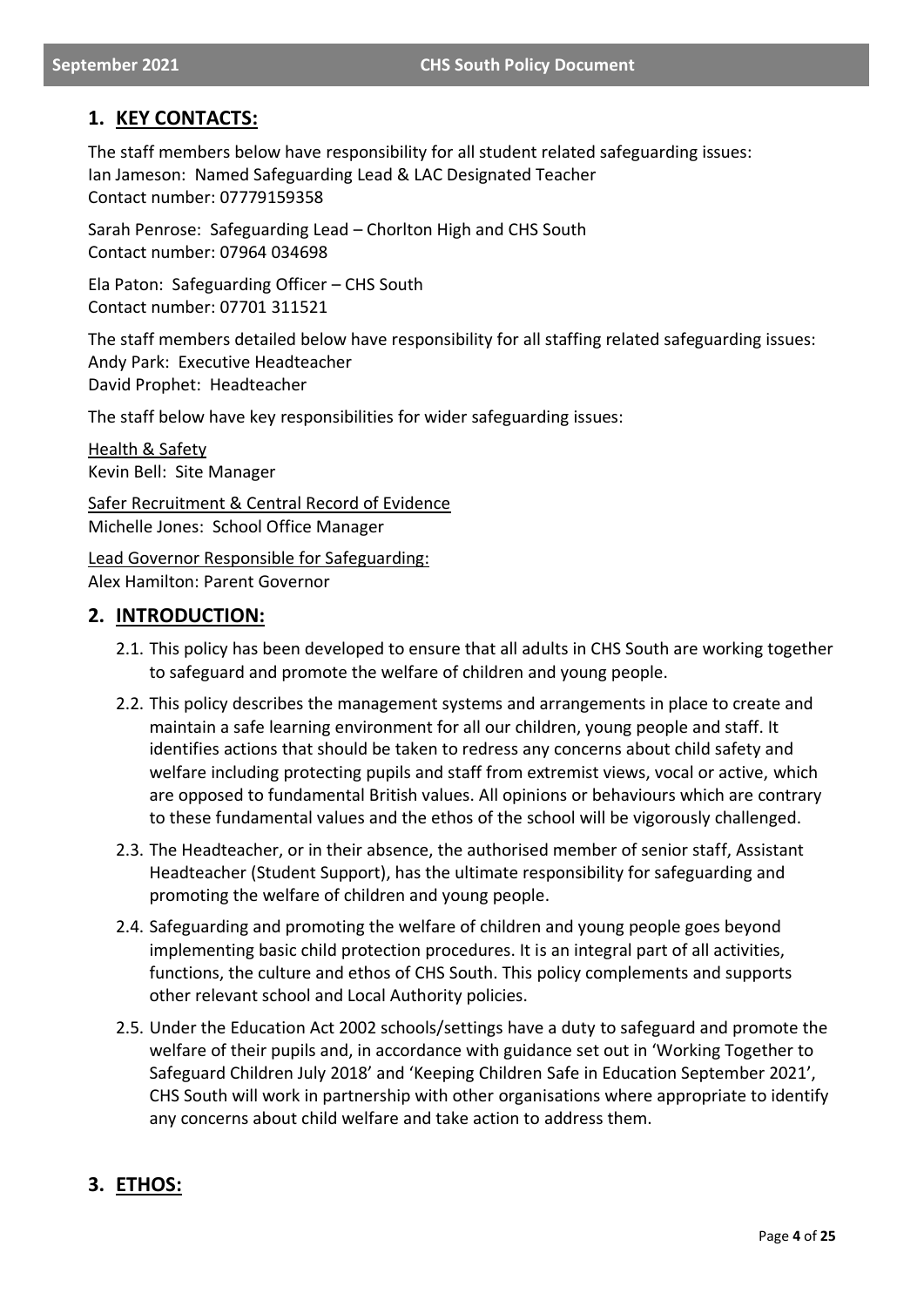#### **September 2021 CHS South Policy Document**

- 3.1. CHS South aims to create and maintain a safe learning environment where all children and adults feel safe, secure and valued and know they will be listened to and taken seriously. Our school is committed to the principles outlined in 'Working Together to Safeguard Children July 2018' and implements policies, practices and procedures which promote safeguarding and the emotional and physical well-being of children, young people and staff.
- 3.2. In line with the principles outlined in 'Keeping Children Safe in Education September 2021' the ethos at CHS South ensures that

*"Safeguarding and promoting the welfare of children is everyone's responsibility. Everyone who comes into contact with children and their families has a role to play. In order to fulfil this responsibility effectively, all practitioners should make sure their approach is child-centred. This means that they should consider, at all times, what is in the best interests of the child."*

- 3.3. The school is committed to supporting the delivery of effective early help through multiagency working, a consistent application of the thresholds and the use of a single agency assessment. The Manchester Early Help Strategy is embedded into everyday practice and procedures when responding to children's needs and signposts children and families to appropriate preventative services. The children have access to appropriate curriculum opportunities, including emotional health and well-being, to support the development of the skills needed to help them stay safe and healthy, develop their self-esteem and understand the responsibilities of adult life, particularly in regard to child care and parenting skills.
- 3.4. Access to cross-curricular activities will provide opportunities to develop self-esteem and self-motivation and to help pupils respect the rights of others, particularly those groups who may be considered a minority.
- 3.5. CHS South will exercise diligence and prevent any organisation or speaker from using the school's facilities to disseminate extremist views or radicalise pupils and staff.

### **4. THE CURRICULUM:**

- 4.1. All children have access to an appropriate curriculum which is broad, balanced and differentiated to meet their needs. This enables them to learn to develop the necessary skills to build self-esteem, respect others, defend those in need, resolve conflict without resorting to violence, question and challenge and to make informed choices in later life.
- 4.2. Children and young people are encouraged to express and discuss their ideas, thoughts and feelings through a variety of activities and have access to a range of cultural opportunities which promote the fundamental British values of tolerance, respect, understanding and empathy for others. There is access to a range of extra-curricular activities, information and materials from a diversity of sources which not only promotes these values but supports the social, spiritual, moral well-being and physical and mental health of the pupils.
- 4.3. Personal Health and Social Education, Citizenship and Religious Education lessons will provide opportunities for children and young people to discuss and debate a range of subjects including lifestyles, forced marriage, family patterns, religious beliefs and practices and human rights issues.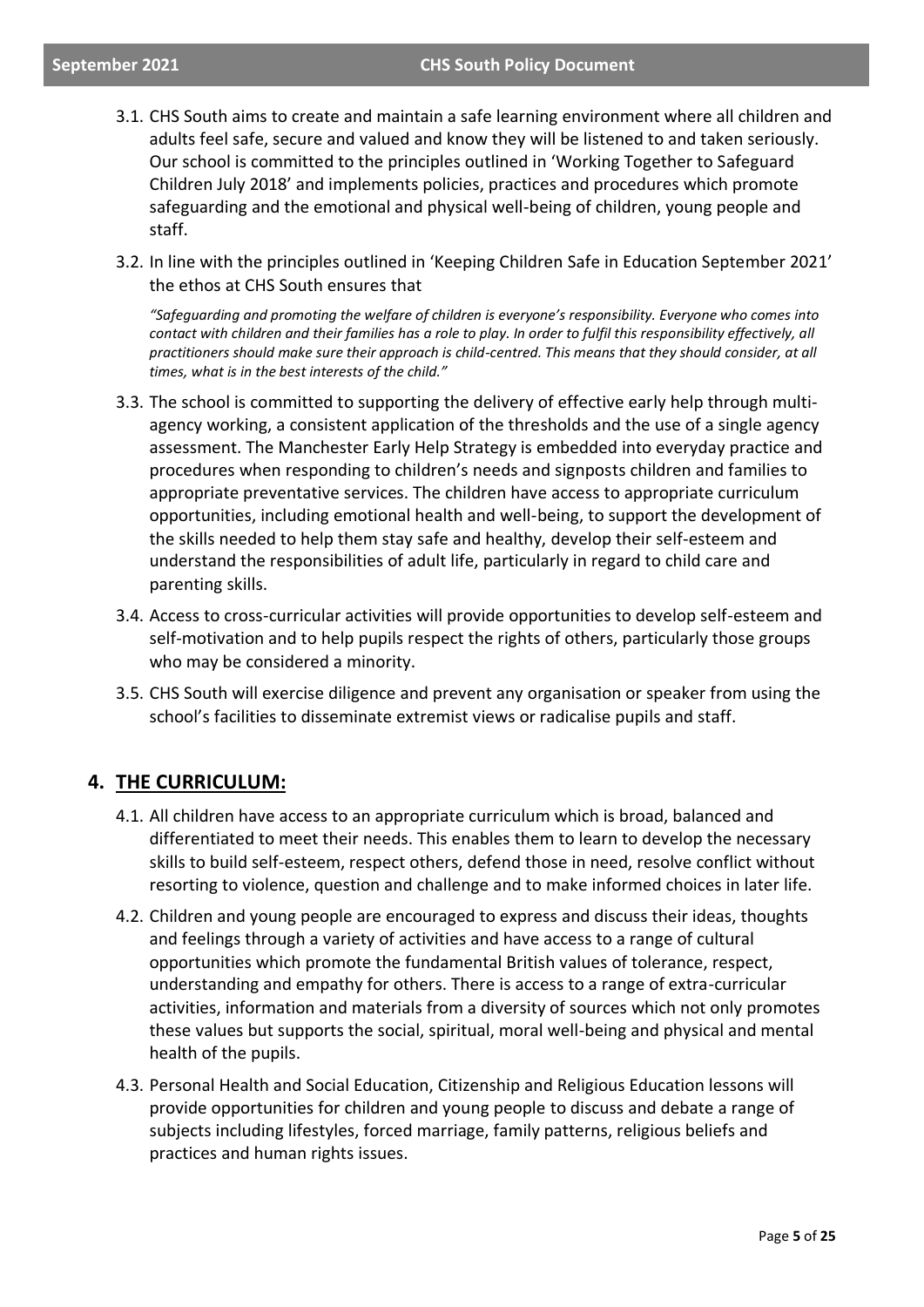- 4.4. CHS South takes account of the latest advice and guidance provided to help address specific vulnerabilities and forms of exploitation e.g. CSE, Radicalisation and Extremism, Forced Marriage, Female Genital Mutilation, Peer on Peer abuse and serious youth violence.
- 4.5. All pupils know that there are adults in the school whom they can approach in confidence if they are in difficulty or feeling worried and that their concerns will be taken seriously and treated with respect.

### **5. ATTENDANCE & EXCLUSIONS:**

- 5.1. CHS South views attendance as a safeguarding issue and in accordance with the school's Attendance Policy, absences are rigorously pursued and recorded. The school, in partnership with the appropriate agencies, takes action to pursue and address all unauthorised absences in order to safeguard the welfare of children and young people in its care.
- 5.2. The Attendance Policy identifies how individual cases are managed and how we work proactively with parents/carers to ensure that they understand why attendance is important. In certain cases, this may form part of the Early Help Strategy or a Parenting Contract.
- 5.3. We implement the statutory requirements in terms of monitoring and reporting children missing education (CME) and off-rolling and understand how important this practice is in safeguarding children and young people.
- 5.4. The school will only place young people in alternative educational provision which is a registered provider and has been quality assured. Young people who require access to alternative provision will have a personalised learning plan designed to meet their needs. Their attendance will be monitored by CHS South in accordance with the School Register Regulations.
- 5.5. The designated person will be informed when a fixed term or permanent exclusion is being discussed and any safeguarding issues will be considered. Where it is felt that a child or young person is likely to be permanently excluded a multi-agency assessment will be instigated to ensure that there is improved understanding of the needs of the young person and their family and that the key agencies are involved.

### **6. KEEPING RECORDS:**

6.1. CHS South will keep and maintain up to date information on children on the school roll including where and with whom the child is living, attainment, attendance, referrals to and support from other agencies. The school record will also include a chronology of any other significant events in a child's life.

### **7. ROLES AND RESPONSIBILITIES:**

### 7.1. **The Headteacher of CHS South will ensure that:**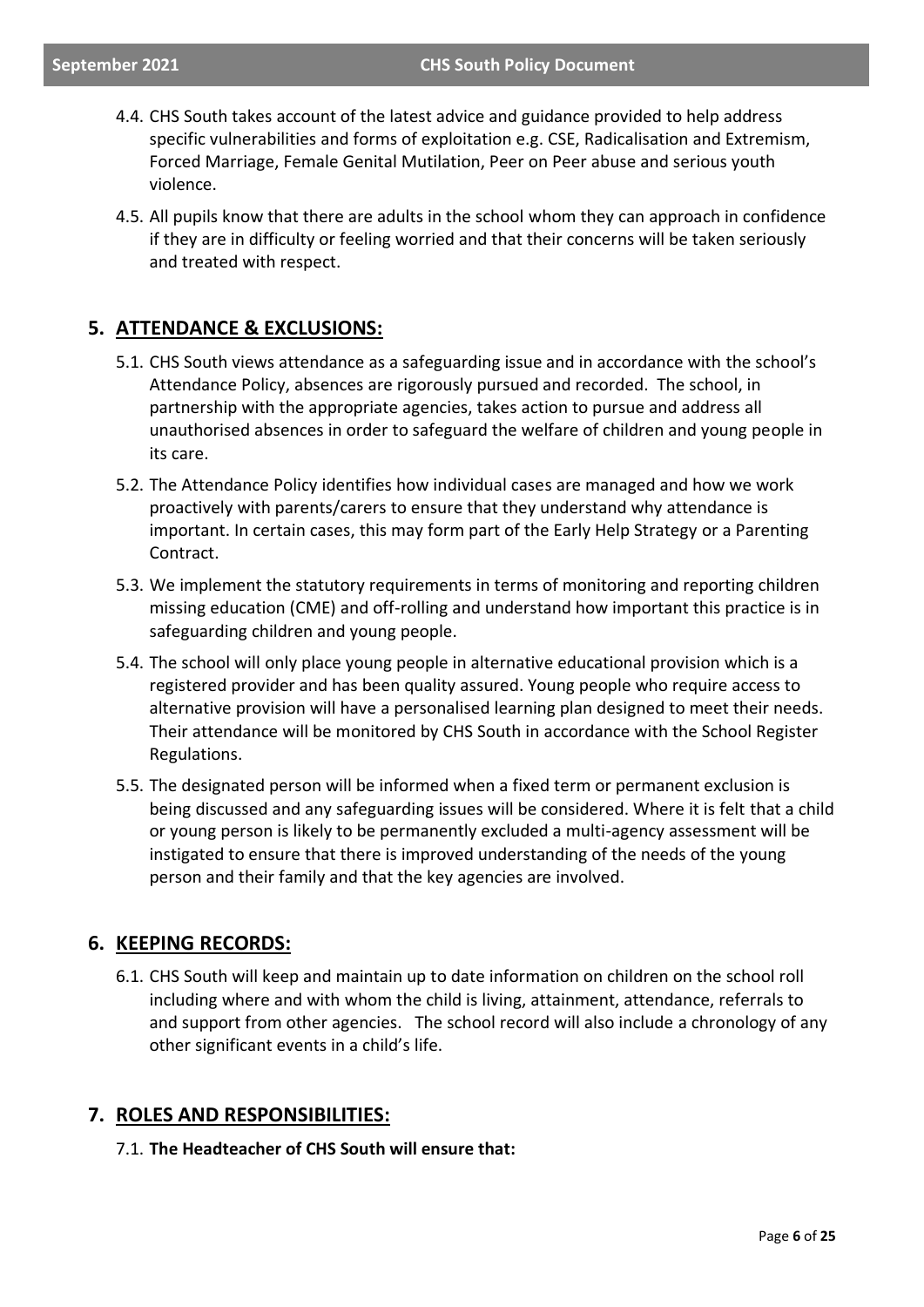- The policies and procedures adopted by the Governing Body to safeguard and promote the welfare of pupils are fully implemented and followed by all staff including volunteers.
- Safe recruitment and selection of staff and volunteers is practiced.
- A Designated Senior Member of staff for child protection is identified and receives appropriate on-going training, support and supervision.
- Sufficient time and resources are made available to enable the designated member of staff to discharge their responsibilities, including attending inter-agency meetings, contributing to the assessment of children and young people, supporting colleagues and delivering training as appropriate.
- All staff and volunteers receive appropriate training which is regularly updated.
- All temporary staff and volunteers are made aware of the school's safeguarding policy and arrangements.
- All staff and volunteers feel safe about raising concerns about poor or unsafe practice in regard to the safeguarding and welfare of the children and young people and such concerns will be addressed sensitively and effectively.
- Parents/carers are aware of and have an understanding of the school's responsibilities to promote the safety and welfare of its pupils by making its obligations clear in the school/setting prospectus.
- Ensure that the Safeguarding and Child Protection policy is available on the school's web-site.
- Ensure that the school co-operates with appropriate agencies and risk based approaches to ensure young people are safeguarded against any potential grooming activities which may attempt to draw them into harmful activities e.g. CSE, County lines and radicalization and extremism.

### 7.2. **The Governing Body of the school will ensure that:**

- A member of the Governing Body is identified as the designated governor for Safeguarding (Lead Governor Inclusion) and receives appropriate training. The identified governor will provide the governing body with appropriate information about safeguarding and will liaise with the designated member of staff.
- A senior member of the school's leadership team is designated to take lead responsibility for safeguarding within the school.
- The school's safeguarding policy is regularly reviewed and updated and the school complies with local safeguarding procedures.
- The school operates safe recruitment and selection practices including appropriate use of references and checks on new staff and volunteers.
- Procedures are in place for dealing with allegations of abuse against members of staff and volunteers and these are in line with 'Keeping Children Safe in Education' and Local Authority procedures.
- All staff, including temporary staff, and volunteers who have regular contact with children and young people receive appropriate training and information about the school's safeguarding processes as part of induction.
- Ensure that the school co-operates with appropriate agencies and risk based approaches to ensure young people are safeguarded against any potential grooming activities which may attempt to draw them into harmful activities e.g. CSE, County lines and radicalisation and extremism.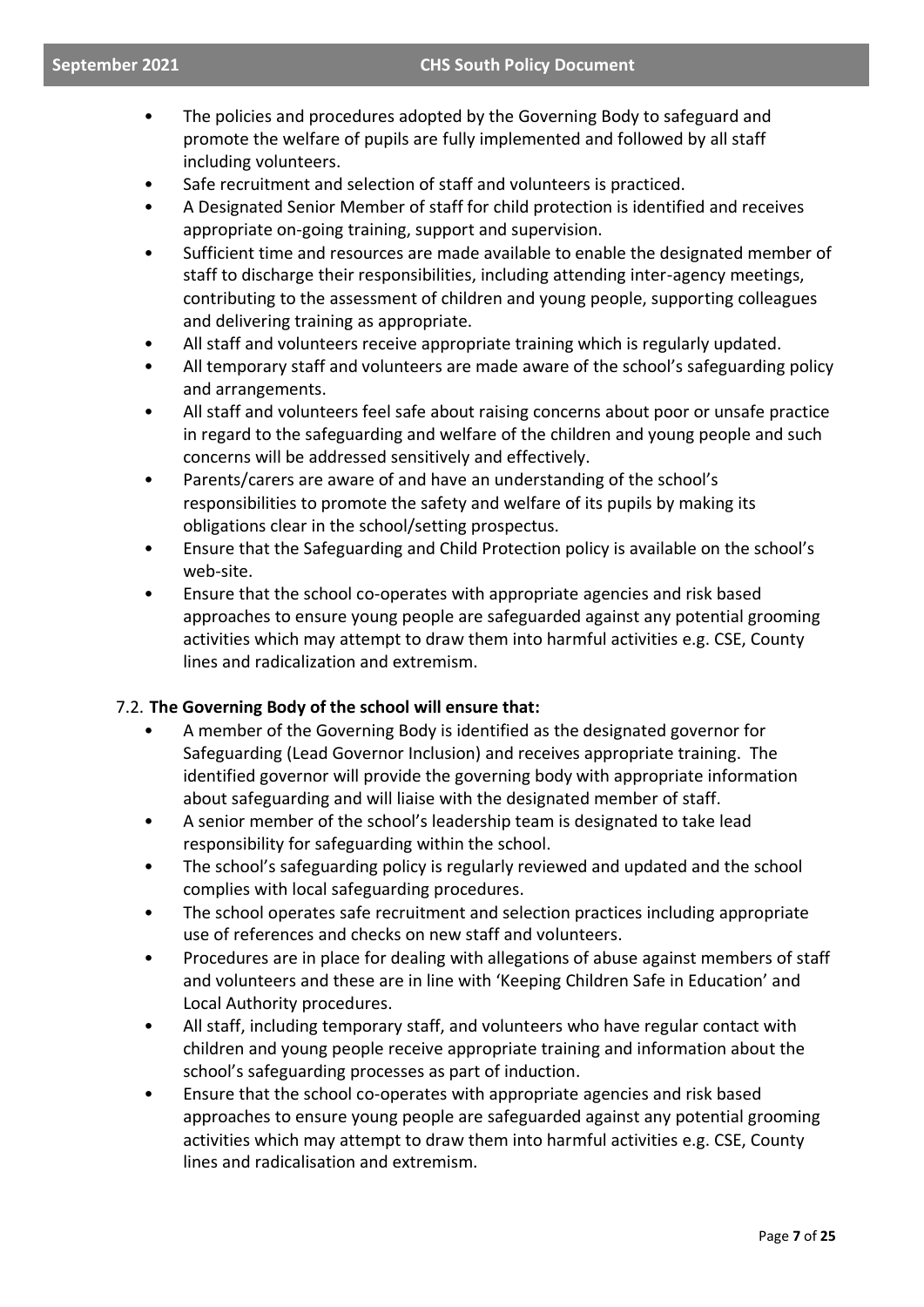- 7.3. The Designated Senior Member of Staff for Child Protection is the Assistant Headteacher (Student Support) and has a specific responsibility for championing the importance of safeguarding and promoting the welfare of children and young people registered in the school. **The Designated Person will:**
	- Act as the first point of contact with regards to all safeguarding matters.
	- Attend up-dated training every two years
	- Provide relevant information to the LA on how the school carries out its safeguarding duties.
	- Provide support and training for staff and volunteers
	- Ensure that the school's actions are in line with the MCSB Safeguarding Inter-Agency Procedures. (Guidance on these procedures may be found on MSCB website at manchesterscb.org.uk)
	- Support staff to make effective referrals to Children and Families Services, Channel and any other agencies where there are concerns about the welfare of a child.
	- Keep copies of all referrals to Children and Families Services and any other agencies related to safeguarding children.
	- Ensure that all staff and volunteers receive information on safeguarding policies and procedures from the point of induction.
	- Ensure that any staff with specific responsibility for safeguarding children receive the appropriate training to undertake this role.
	- Manage and keep secure the school's safeguarding records.
	- Ensure that all staff and volunteers understand and are aware of the school's reporting and recording procedures and are clear about what to do if they have a concern about a child.
	- Regularly raise awareness of key safeguarding issues; ensuring that the school's approach is known, understood and applied consistently by all staff.
	- Liaise with the Headteacher about any safeguarding issues.
	- Ensure that the Safeguarding Policy is regularly reviewed and up-dated.
	- Keep up to date with changes in local policy and procedures and are aware of any guidance issued by the DfE concerning safeguarding.
	- Ensure their skills and knowledge is kept up to date to allow them to understand relevant developments.
	- Send a pupil's child protection or safeguarding file separately from the main file to a new establishment if a pupil leaves the school. Keep a copy of the file.

### **8. SAFE RECRUITMENT AND SELECTION OF STAFF:**

- 8.1. The school's recruitment and selection policies and processes adhere to the DfE guidance set out in "Keeping Children Safe in Education" (September 2021).
- 8.2. The Headteacher and governing body will ensure that all staff and volunteers in supplementary schools using the mainstream school site will have been vetted and checked.

### **9. WORKING WITH OTHER AGENCIES:**

9.1. CHS South has developed effective links with other relevant agencies, for example, the Local Authority, Children's Social Care, Channel, GMP, NHS and the MSCB and co-operates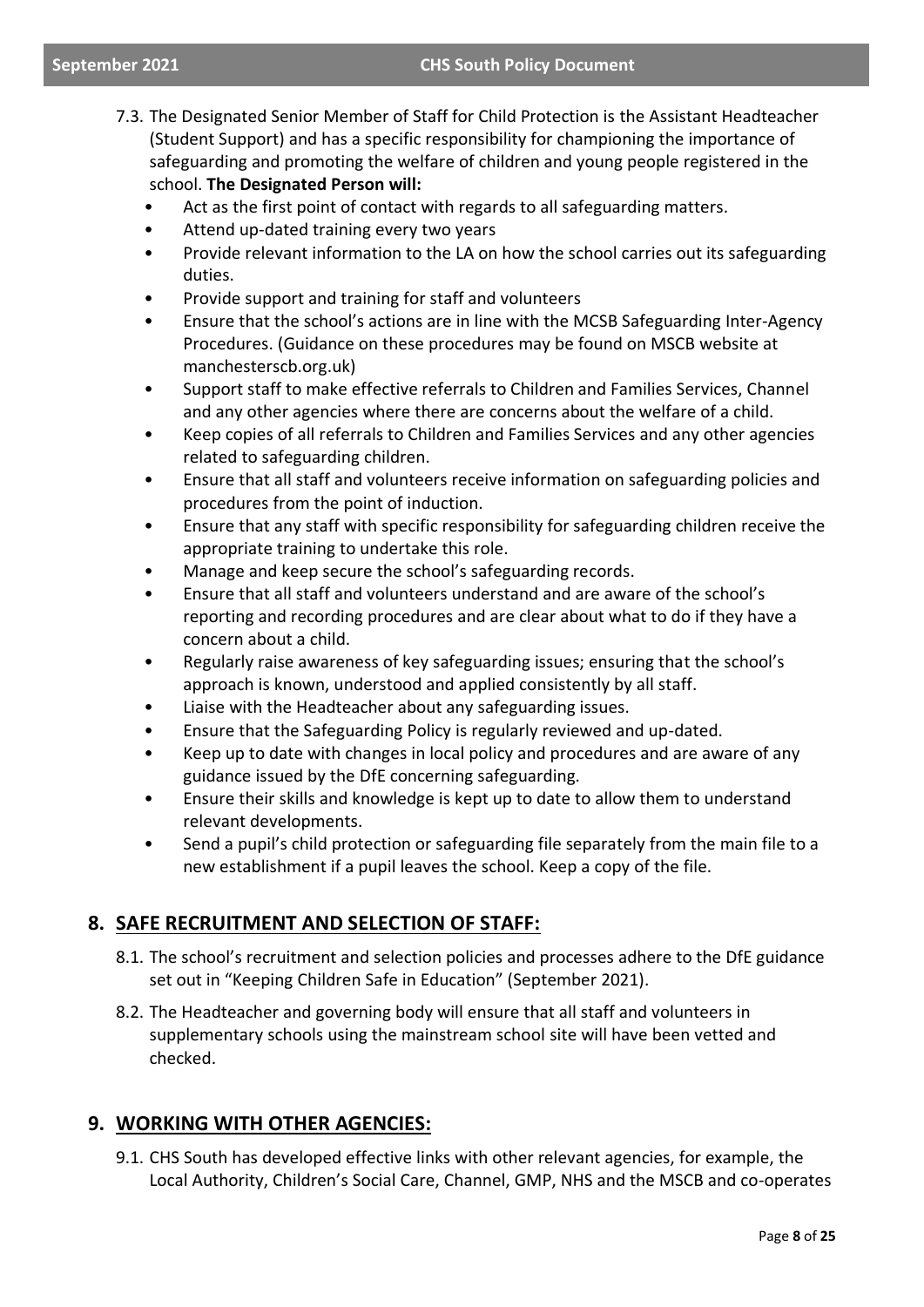as required with any enquiries regarding child protection issues. The school will notify the District Team if:

- A child subject to a child protection plan is about to be permanently excluded.
- There is an unexplained absence of a pupil who is subject to a child protection plan of more than two days from school.
- It has been agreed as part of any child protection plan or child in need plan.

### **10.CONFIDENTIALITY AND INFORMATION SHARING:**

- 10.1. Staff members ensure that confidentiality protocols are followed and information is shared appropriately. The Headteacher or Designated Member of Staff discloses any information about a pupil to other members of staff on a need to know basis only.
- 10.2. All staff and volunteers must understand that they have a professional responsibility to share information with other agencies in order to safeguard children. All staff and volunteers must be clear with children that they cannot promise to keep secrets.

### **11.TRAINING FOR STAFF AND VOLUNTEERS:**

- 11.1. All staff should be made aware of the school's safeguarding systems as part of their induction.
- 11.2. All staff should receive appropriate child protection training which includes the following:
	- Basic safeguarding information about the school's policies and procedures,
	- Signs and symptoms of abuse (emotional, physical, sexual and neglect),
	- Indicators of vulnerability to radicalisation, Child Sexual exploitation or criminal exploitation.
	- How to manage a disclosure from a child as well as when and how to record a concern about the welfare of a child.
- 11.3. In accordance with "Keeping Children Safe in Education September 2021" all staff will receive training at induction. The Designated Person for Safeguarding will receive refresher training every two years. All staff will receive appropriate safeguarding and child protection training which is regularly updated. This will be coordinated and monitored by the Designated Person
- 11.4. All staff will be supported to recognise warning signs and symptoms in relation to specific safeguarding issues and will receive training or briefings on for example, Guns and Gangs, Forced Marriage, Female Genital Mutilation, So-called Honour Based Violence, Domestic Abuse, Child Sexual Exploitation, Peer on Peer abuse, Serious youth violence, Trafficking and Preventing Violent Extremism.

### **12.RECORDING AND REPORTING CONCERNS:**

- 12.1. **All staff, volunteers and visitors have a responsibility to report any concerns about the welfare and safety of a child and all such concerns must be taken seriously.** If a concern arises all staff, volunteers and visitors must:
	- Speak to the Designated Person or the person who acts in their absence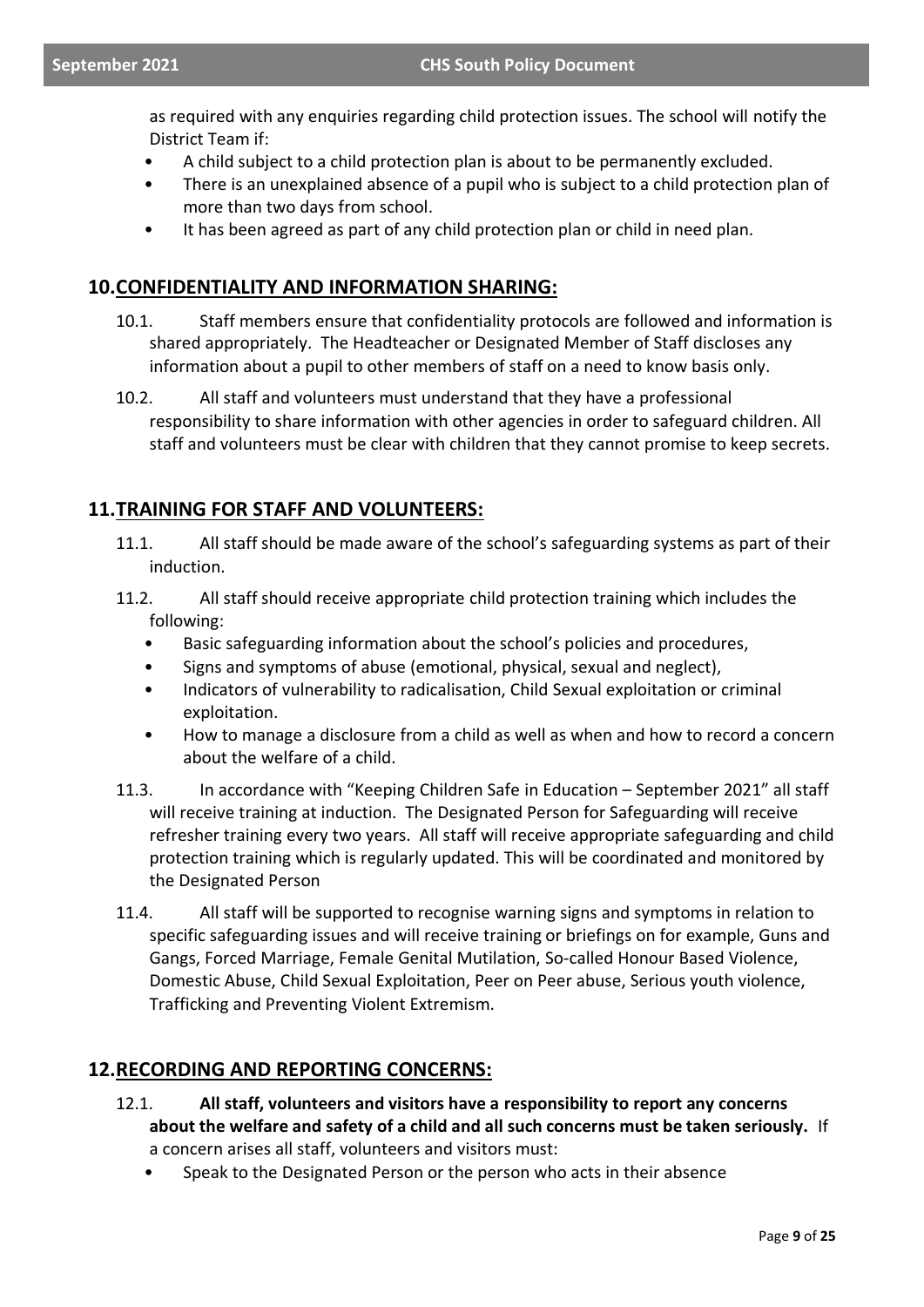- Agree with this person what action should be taken, by whom and when it will be reviewed
- Record the concern using the school's safeguarding recording system

### **13.INFORMING PARENTS/CARERS:**

- 13.1. Our approach to working with parents/carers is one of transparency and honesty and our responsibility is to safeguard and promote the welfare of all the children in our care. We aim to do this in partnership with our parents/carers. In most cases parents and carers will be informed when concerns are raised about the safety and welfare of their child. Parents and carers should be given the opportunity to address any concerns raised.
- 13.2. Parents and carers will be informed if a referral is to be made to the Multi Agency Safeguarding Hub (MASH) or any other agency.
- 13.3. Parents/carers will not be informed if it is believed that by doing so would put the child at risk. In such cases the Designated Person or Headteacher will seek advice from the First Response Team.

### **14.EARLY HELP**

14.1. Early help means providing support as soon as a problem emerges at any point in a child's life. All staff should be prepared to identify children who may benefit from early help. Where a child would benefit from coordinated early help an early help interagency assessment should be made. The Safeguarding Team take a lead in the training and development of early help processes in the school and are able to support pastoral staff with this process.

### **15.SPECIFIC SAFEGUARDING ISSUES**

- 15.1. All members of staff should have an awareness of wider safeguarding issues, some of which are listed below.
	- Bullying, including cyber-bullying
	- Child missing education
	- Child missing from home or care
	- Child sexual exploitation (CSE)
	- Criminal Exploitation
	- Domestic violence
	- Drugs
	- **Exploitation via County Lines**
	- Fabricated or induced illness
	- Faith abuse
	- Female genital mutilation (FGM)
	- Forced marriage
	- Gangs and youth violence
	- Gender-based violence/Violence against women and girls
	- Hate Crimes
	- Mental health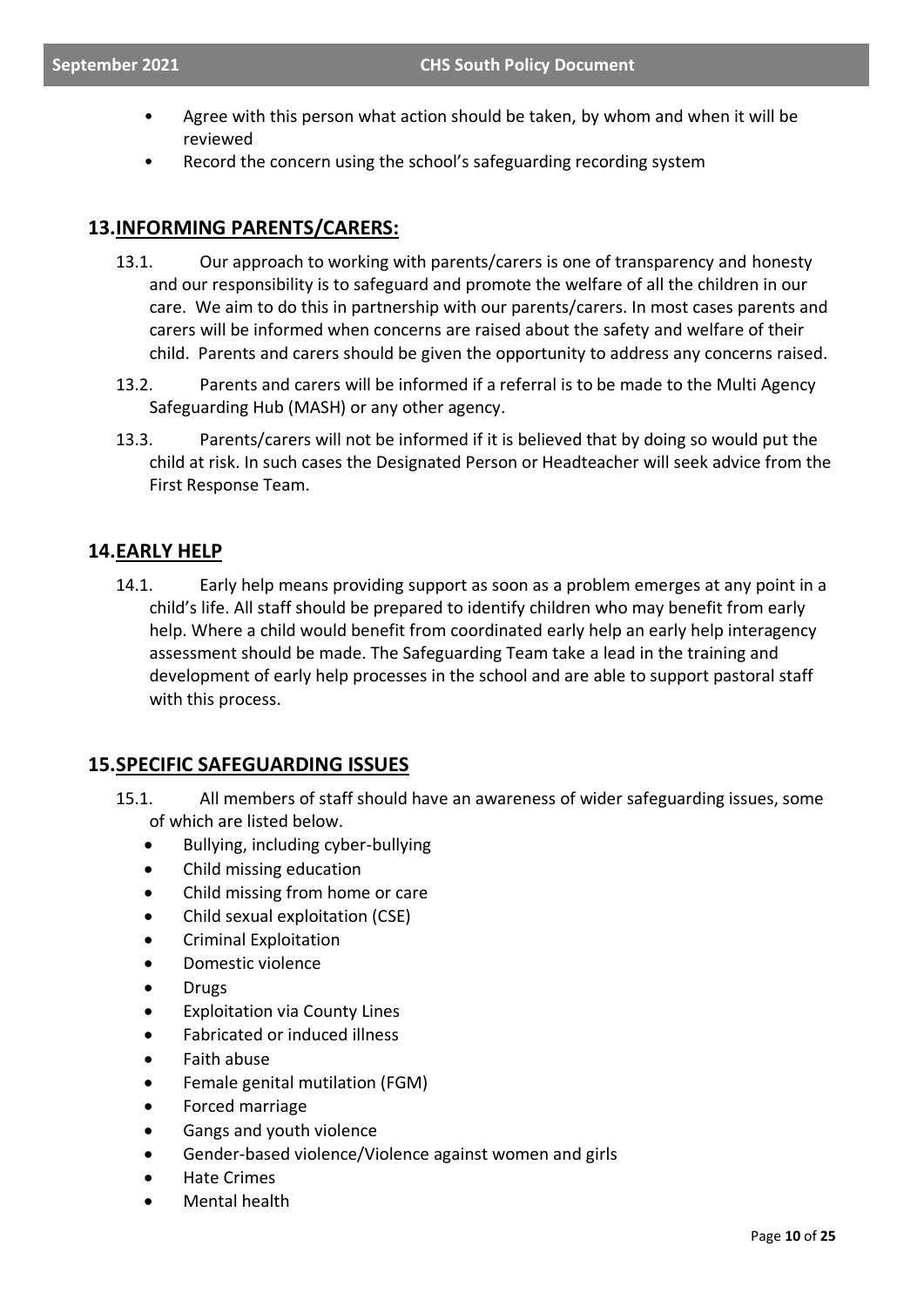- Missing children and Adults strategy
- Peer on Peer abuse
- Private fostering
- Radicalisation
- Relationship abuse
- **Sexting**
- Serious Violence
- **Trafficking**
- 15.2. Additional training is provided on these issues by the Safeguarding team at regularly intervals to staff, and staff should feel that they can seek out additional guidance at any time from the team

### **16.DOMESTIC ABUSE:**

- 16.1. The school is aware that children and young people's development, as well as their social and emotional resilience, is affected by many factors including exposure to domestic abuse within the family situation and is a safeguarding issue.
- 16.2. Children and young people react to domestic abuse in similar ways to other types of abuse and trauma.
- 16.3. Information about Domestic Abuse and its effect upon children and young people will be incorporated into staff Safeguarding and Child Protection training and briefings and the school's Safeguarding and Child Protection's Policies and Procedures will be used to protect children and young people exposed to, and at risk from, domestic abuse.
- 16.4. Any child or young person thought to be at immediate risk will be reported without delay to the police service as a 999 emergency and the Multi Agency Safeguarding Hub (MASH) will be contacted as soon as possible.
- 16.5. CHS South are signed up to Encompass a strategy where the police inform the school safeguarding team when an incident of domestic abuse has been attended by the police.

### **17.FORCED MARRIAGE:**

- 17.1. Forced Marriage became a criminal offence in June 2014. It is a form of child, adult and domestic abuse and, in line with statutory guidance, is treated as such by this school. The school is sensitive to differing family patterns and lifestyles and child-rearing patterns that vary across different racial, ethnic and cultural groups. Child abuse cannot be condoned for religious or cultural reasons.
- 17.2. Information about Forced Marriage will be incorporated into staff Safeguarding and Child Protection training and briefings and the school's Safeguarding and Child Protection Policies will be used to protect a victim or potential victim of forced marriage.
- 17.3. If a case of forced marriage is suspected it will be viewed as a safeguarding concern, parents and carers will not be approached or involved about a referral to any other agencies.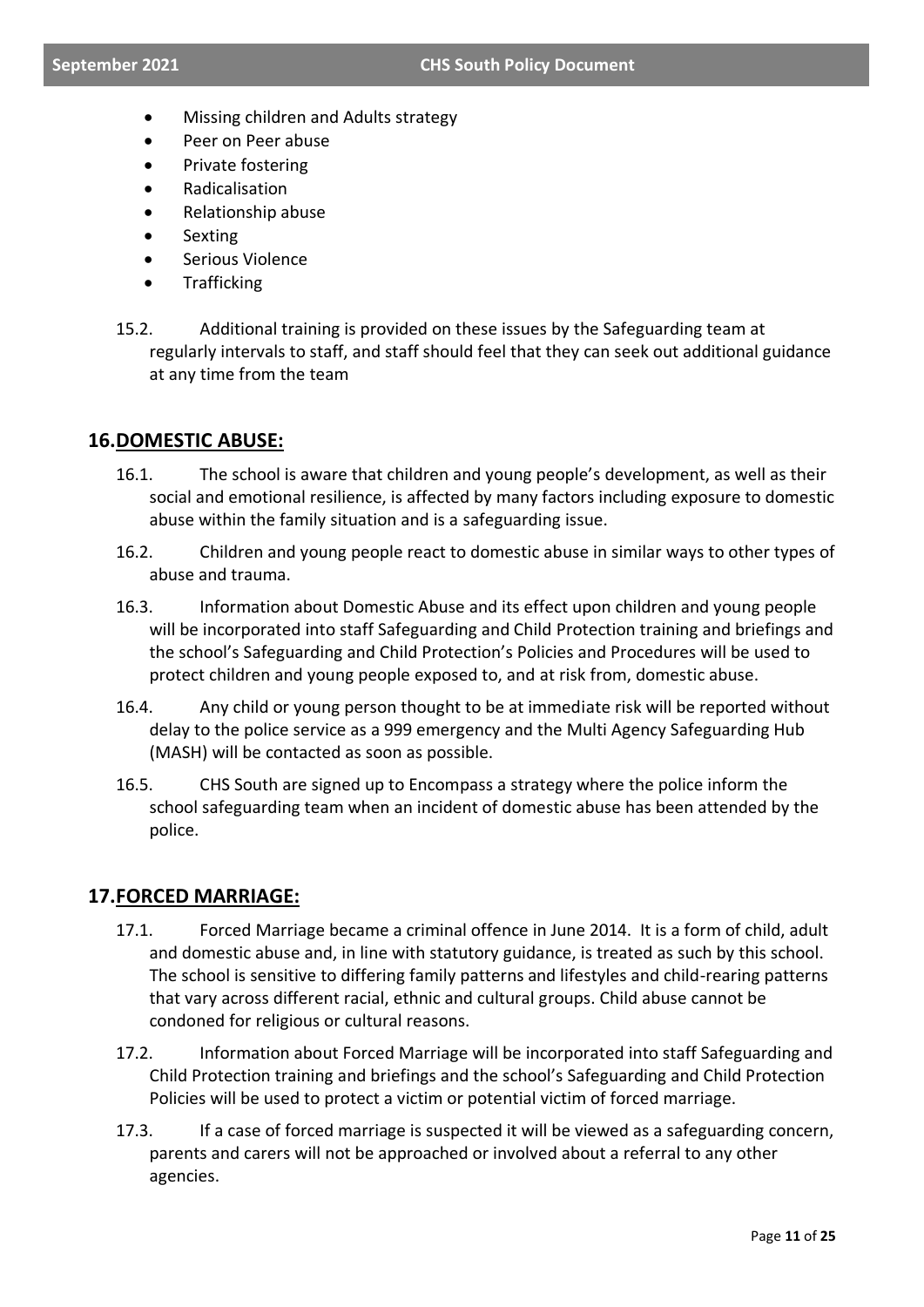### **18.FEMALE GENITAL MUTILATION:**

- 18.1. Female Genital Mutilation (FGM) is illegal in the United Kingdom and is a violation of human rights of girls and women. Information on FGM will be incorporated into staff Safeguarding and Child Protection training and briefings.
- 18.2. Any concerns that a young person may be at risk of FGM will be referred to the appropriate safeguarding agencies. From 2015 teachers have a mandatory duty to report any 'known' cases of FGM. Any concerns regarding students who are at risk or suspected cases of FGM should be referred to the safeguarding team.

### **19.PREVENTING RADICALISTION and VIOLENT EXTREMISM:**

- 19.1. CHS South values the fundamental rights of freedom of speech, expression of beliefs and ideology and tolerance of others which are the core values of our democratic society. However, all rights come with responsibilities and free speech or beliefs designed to manipulate the vulnerable or which advocate harm or hatred towards others will not be tolerated. CHS South seeks to protect its students and staff from all messages and forms of violent extremism and ideologies including those linked to, but not restricted, to the following: Far Right/Neo Nazi, White Supremacist ideology, Extremist Islamist ideology, Irish Nationalist and Loyalist paramilitary groups and extremist Animal Rights groups.
- 19.2. The Counter-Terrorism and Security Act, which came into force on 1 July 2015, requires schools, to "have due regard to the need to prevent people being drawn into terrorism". This is known as the 'Prevent duty'. CHS South is clear that exploitation and radicalisation will be viewed as a safeguarding concern and will be referred to the appropriate safeguarding agencies.

### **20.E-SAFETY:**

- 20.1. CHS South has Digital Learning & Safety Policy which recognises that E-safety is a safeguarding issue not an ICT issue. The purpose of internet use in school is to help raise educational standards, promote pupil achievement, and support the professional work of staff as well as enhance the school's management information and business administration.
- 20.2. The internet is an essential element in 21st century life for education, business and social interaction and CHS South has a duty to provide children and young people with quality access as part of their learning experience.
- 20.3. It is the duty of CHS South to ensure that every child and young person is in its care is safe and this applies equally to the 'virtual' or digital world.
- 20.4. CHS South will ensure that appropriate filtering methods are in place to ensure that pupils are safe from all types of inappropriate and unacceptable materials, including terrorist and extremist material.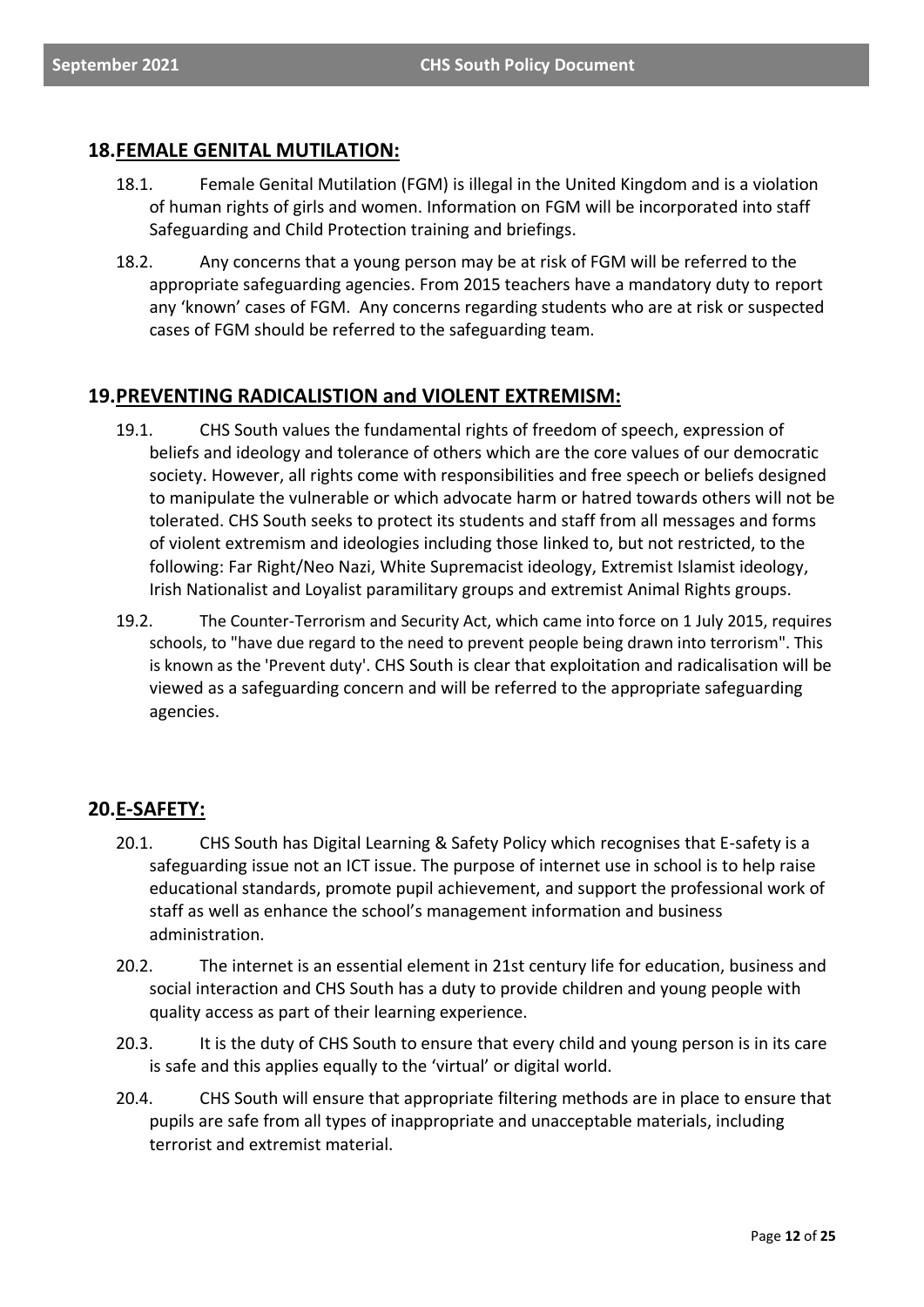### **21. PEER ON PEER ABUSE**

- 20.1 All staff are aware of peer on peer abuse. This is most likely to include, but not limited to, bullying (including cyber bullying), gender-based violence, sexual violence and sexual harassment, up skirting (which is now a criminal offence), physical abuse such as hitting, kicking, shaking, biting, pulling hair, sexting and initiating /instigating violence and rituals.
- 20.2 The school Life Skills, PSHE curriculum and pastoral support addresses awareness to help prevent issues; for example, issues of consent or sexting. Any aspect of peer on peer abuse will not be tolerated at CHS South and needs to be addressed by staff. It must not be passed off as "banter". Staff should be vigilant in reporting and supporting students using the school regular policy and procedures with regards to each issue. Please see appendix 4 for details of how school deals with issues that are reported.

### **22.PRIVATE FOSTERING:**

22.1. Some parents choose to make a private arrangement for the care of their child (under 16 or under 18 if child is disabled) to be cared for by someone other than a close relative or guardian for more than 28 days. CHS South has a duty of care to ensure that the Local Authority is informed of this agreement in this case.

### **23.CHILD PROTECTION CONFERENCES AND CORE GROUP MEETINGS:**

- 23.1. Members of staff are likely to be asked to attend a child protection conference or other relevant core group meetings about an individual pupil and will need to have as much relevant updated information about the child as possible. A child protection conference will be held if it is considered that the child/children are suffering or at risk of significant harm.
- 23.2. All reports for a child protection conference should be prepared in advance of the meeting and will include information about the child's physical, emotional, intellectual development and well-being as well as relevant family related issues. This information will be shared with the parents/carers.

### **24.MANAGING ALLEGATIONS AND CONCERNS AGAINST STAFF AND VOLUNTEERS:**

- 24.1. The school follows the government guidance 'Keeping Children Safe in Education' September 2021 when dealing with allegations made against staff and volunteers.
- 24.2. All allegations made against a member of staff and volunteers, including contractors or security staff working on site, will be dealt with quickly and fairly and in a way that provides effective protection for the child while at the same time providing support for the person against whom the allegation is made.

### **25.COMPLAINTS OR CONCERNS BY PUPILS, STAFF OR VOLUNTEERS:**

25.1. Any concern or expression of disquiet made by a child will be listened to seriously and acted upon as quickly as possible to safeguard his or her welfare.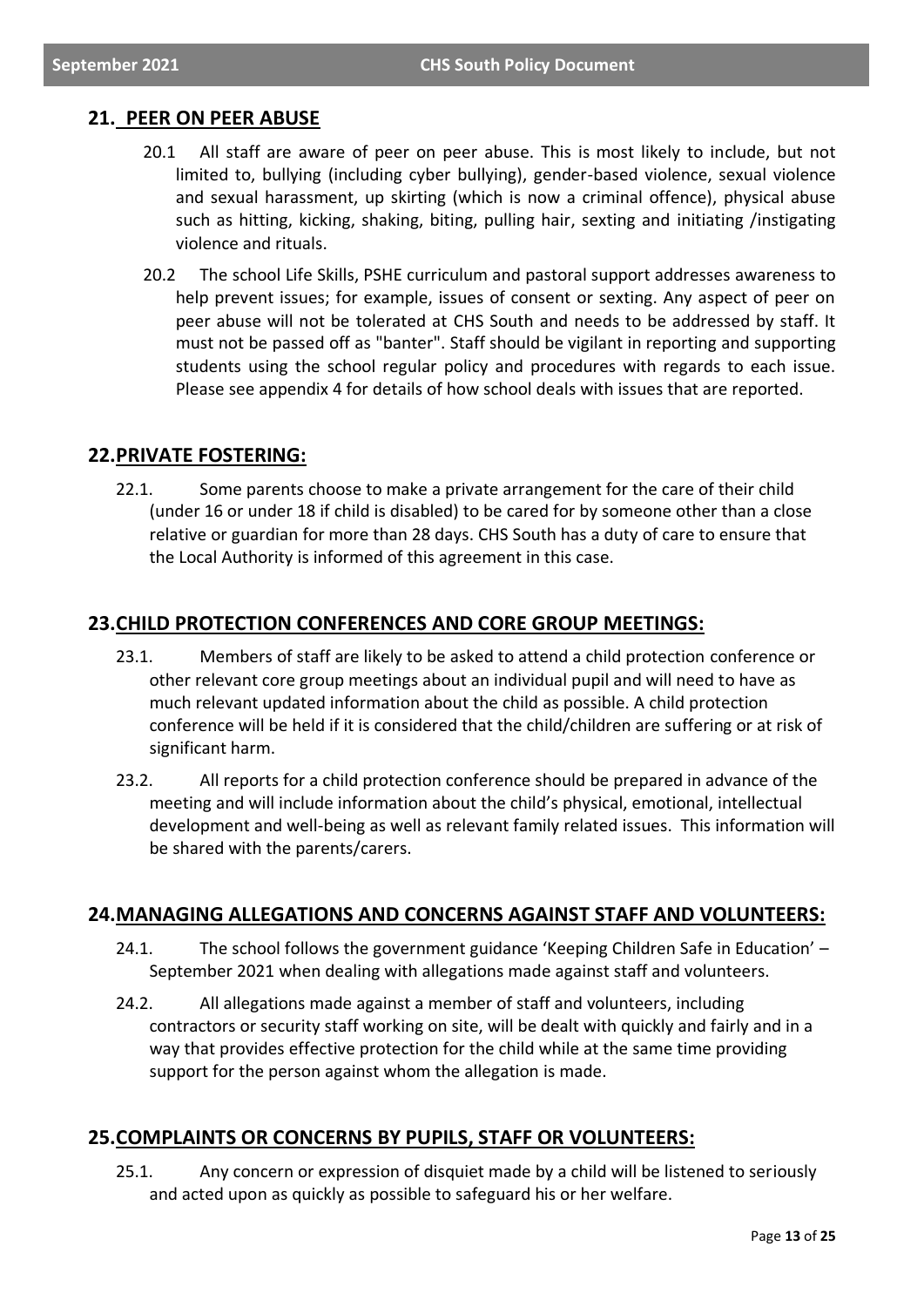25.2. We will make sure that the child or adult who has expressed the concern or made the complaint will be informed not only about the action to be taken but also where possible about the length of time required to resolve the complaint. We will endeavour to keep the child or adult informed about the progress of the complaint/expression of concern.

### **26. Child Practice Review / SERIOUS CASE REVIEWS:**

- 26.1. The Manchester Safeguarding Children Partnership will always undertake a Child Practice review / serious case review when a child or young person dies (including death by suicide) and abuse or neglect is known or suspected to be a factor in their death. The purpose of the serious case review is to:
	- Find out if there are any lessons to be learnt from the case about how local professionals and agencies work together to safeguard and promote the welfare of children and young people.
	- Identify what those lessons are, how they will be acted on and what is expected to change as a result of the serious case review.
	- Improve inter-agency working to better safeguard and promote the welfare of children and young people.
	- If required CHS South will provide an individual management report for a Child Practice Review / serious case review and will cooperate fully with implementing outcomes of the review including reviewing policy, practice and procedures as required.

### **27.VISITORS:**

- 27.1. All visitors, including visiting speakers, are subject to the school's safeguarding protocols while on site and will be supervised at all times with the exception of visiting professionals with current DBS who are allowed to have unsupervised visits to pupils in school to carry out their health / social work responsibilities.
- 27.2. All staff must ensure that they implement the school's Visiting Speakers Policy when arranging for external visitors to come into school to work with / speak to children.

### **28.BOOKINGS:**

28.1. CHS South operates a responsible booking protocol and will carry out appropriate checks and will exercise due diligence to prevent an organisation or speaker from using the school's facilities to disseminate extremist views or radicalize pupils or staff.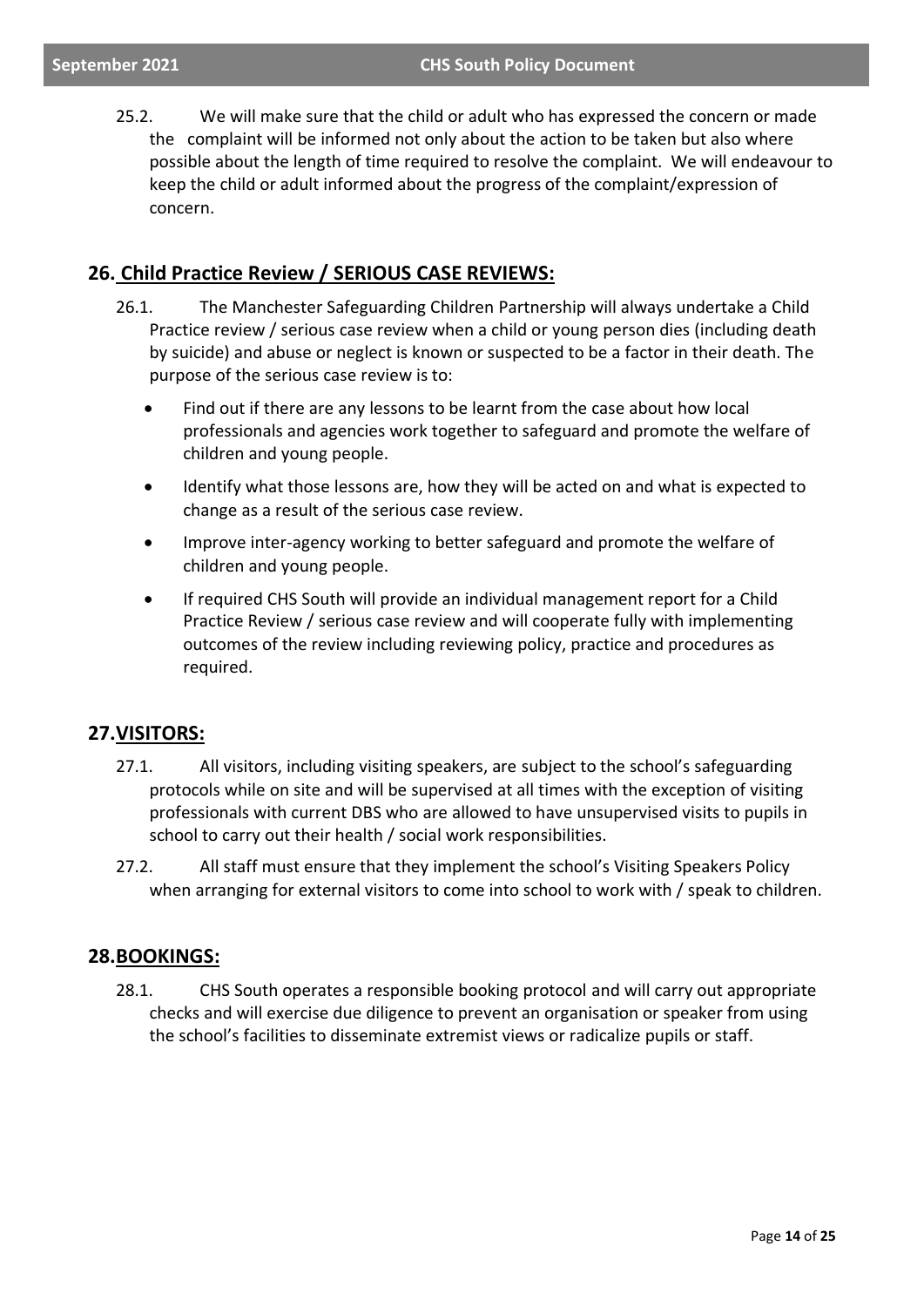### **Appendix 1: Safeguarding Definitions:**

The following definitions are from Working Together to Safeguard Children (July 2018)

| Children       | Anyone who has not yet reached their 18th birthday. The fact that a child has        |
|----------------|--------------------------------------------------------------------------------------|
|                | reached 16 years of age, is living independently or is in further education, is a    |
|                | member of the armed forces, is in hospital or in custody in the secure estate,       |
|                | does not change his/her status or entitlements to services or protection.            |
| Safeguarding   | Defined for the purposes of this guidance as:                                        |
| and promoting  | • protecting children from maltreatment;                                             |
| the welfare of | • preventing impairment of children's health or development;                         |
| children       | • ensuring that children are growing up in circumstances consistent with the         |
|                | provision of safe and effective care; and                                            |
|                | • taking action to enable all children to have the best outcomes.                    |
|                |                                                                                      |
| Child          | Part of safeguarding and promoting welfare. This refers to the activity that is      |
| protection     | undertaken to protect specific children who are suffering, or are likely to suffer,  |
|                | significant harm.                                                                    |
| Abuse          | A form of maltreatment of a child. Somebody may abuse or neglect a child by          |
|                | inflicting harm, or by failing to act to prevent harm. Children may be abused in a   |
|                | family or in an institutional or community setting by those known to them or,        |
|                | more rarely, by others. Abuse can take place wholly online, or technology may be     |
|                | used to facilitate offline abuse. Children may be abused by an adult or adults, or   |
|                | another child or children.                                                           |
| Physical abuse | A form of abuse which may involve hitting, shaking, throwing, poisoning, burning     |
|                | or scalding, drowning, suffocating or otherwise causing physical harm to a child.    |
|                | Physical harm may also be caused when a parent or carer fabricates the               |
|                | symptoms of, or deliberately induces, illness in a child.                            |
| Emotional      | The persistent emotional maltreatment of a child such as to cause severe and         |
| abuse          | persistent adverse effects on the child's emotional development. It may involve      |
|                | conveying to a child that they are worthless or unloved, inadequate, or valued       |
|                | only insofar as they meet the needs of another person. It may include not giving     |
|                | the child opportunities to express their views, deliberately silencing them or       |
|                | 'making fun' of what they say or how they communicate. It may feature age or         |
|                | developmentally inappropriate expectations being imposed on children. These          |
|                | may include interactions that are beyond a child's developmental capability, as      |
|                | well as overprotection and limitation of exploration and learning, or preventing     |
|                | the child participating in normal social interaction. It may involve seeing or       |
|                | hearing the ill-treatment of another. It may involve serious bullying (including     |
|                | cyber bullying), causing children frequently to feel frightened or in danger, or the |
|                | exploitation or corruption of children. Some level of emotional abuse is involved    |
|                | in all types of maltreatment of a child, though it may occur alone.                  |
| Sexual abuse   | Involves forcing or enticing a child or young person to take part in sexual          |
|                | activities, not necessarily involving a high level of violence, whether or not the   |
|                | child is aware of what is happening. The activities may involve physical contact,    |
|                | including assault by penetration (for example, rape or oral sex) or non-             |
|                | penetrative acts such as masturbation, kissing, rubbing and touching outside of      |
|                | clothing. They may also include non-contact activities, such as involving children   |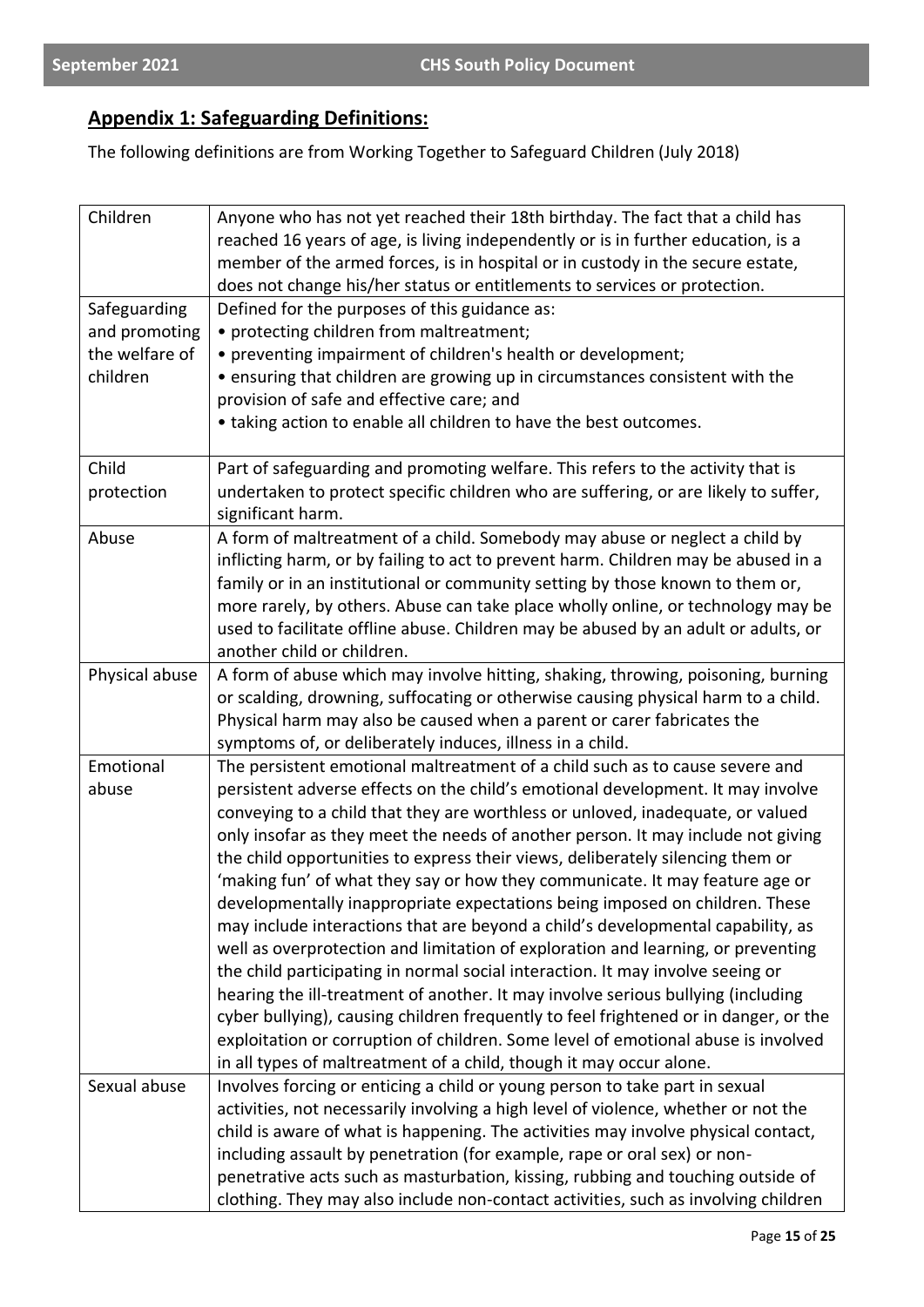|                                       | in looking at, or in the production of, sexual images, watching sexual activities,<br>encouraging children to behave in sexually inappropriate ways, or grooming a<br>child in preparation for abuse (including via the internet). Sexual abuse is not<br>solely perpetrated by adult males. Women can also commit acts of sexual abuse,<br>as can other children.                                                                                                                                                                                                                                                                                                                                                                                |
|---------------------------------------|---------------------------------------------------------------------------------------------------------------------------------------------------------------------------------------------------------------------------------------------------------------------------------------------------------------------------------------------------------------------------------------------------------------------------------------------------------------------------------------------------------------------------------------------------------------------------------------------------------------------------------------------------------------------------------------------------------------------------------------------------|
| Neglect                               | The persistent failure to meet a child's basic physical and/or psychological needs,<br>likely to result in the serious impairment of the child's health or development.<br>Neglect may occur during pregnancy as a result of maternal substance abuse.<br>Once a child is born, neglect may involve a parent or carer failing to:<br>provide adequate food, clothing and shelter (including exclusion from<br>home or abandonment);<br>protect a child from physical and emotional harm or danger;<br>ensure adequate supervision (including the use of inadequate care-<br>givers); or<br>ensure access to appropriate medical care or treatment.<br>It may also include neglect of, or unresponsiveness to, a child's basic emotional<br>needs. |
| Young carer                           | A young carer is a person under 18 who provides or intends to provide care for<br>another person (of any age, except generally where that care is provided for<br>payment, pursuant to a contract or as voluntary work).                                                                                                                                                                                                                                                                                                                                                                                                                                                                                                                          |
| Parent carer                          | A person aged 18 or over who provides or intends to provide care for a disabled<br>child for whom the person has parental responsibility.                                                                                                                                                                                                                                                                                                                                                                                                                                                                                                                                                                                                         |
| Education,<br>Health and<br>Care Plan | A single plan, which covers the education, health and social care needs of a child<br>or young person with special educational needs and/or a disability (SEND). See<br>the Special Educational Needs and Disability Code of Practice 0-25 (2014).                                                                                                                                                                                                                                                                                                                                                                                                                                                                                                |

### **Appendix 2: A 'Good Safeguarding School':**

The leadership, staff and governing body are committed to a safe school which promotes the wellbeing and welfare of all its pupils, staff and visitors and the following is embedded into its vision, culture and practices:

### **ETHOS AND ENVIRONMENT**

- The school is a place where 'every child matters'.
- Tolerance, understanding and respect for others are core values of the school.
- The environment is welcoming and pleasant and all pupils, staff and visitors are greeted appropriately.
- The school/setting has pleasant and welcoming dining areas and encourages healthy eating.
- Achievements and progress are regularly celebrated and pupils have high expectations of themselves and others and understand that long-term goals are worth working for.
- Pupils feel valued and are open and confident in their relationships with staff and one another.
- Pupil's work is displayed and changed regularly.

### **PRACTICES AND PROCEDURES**

- The school has a 'Safeguarding Policy' which all staff understand and practices are fully implemented.
- Behaviour Management and Anti-bullying Policies are in place and are clearly understood and followed by all.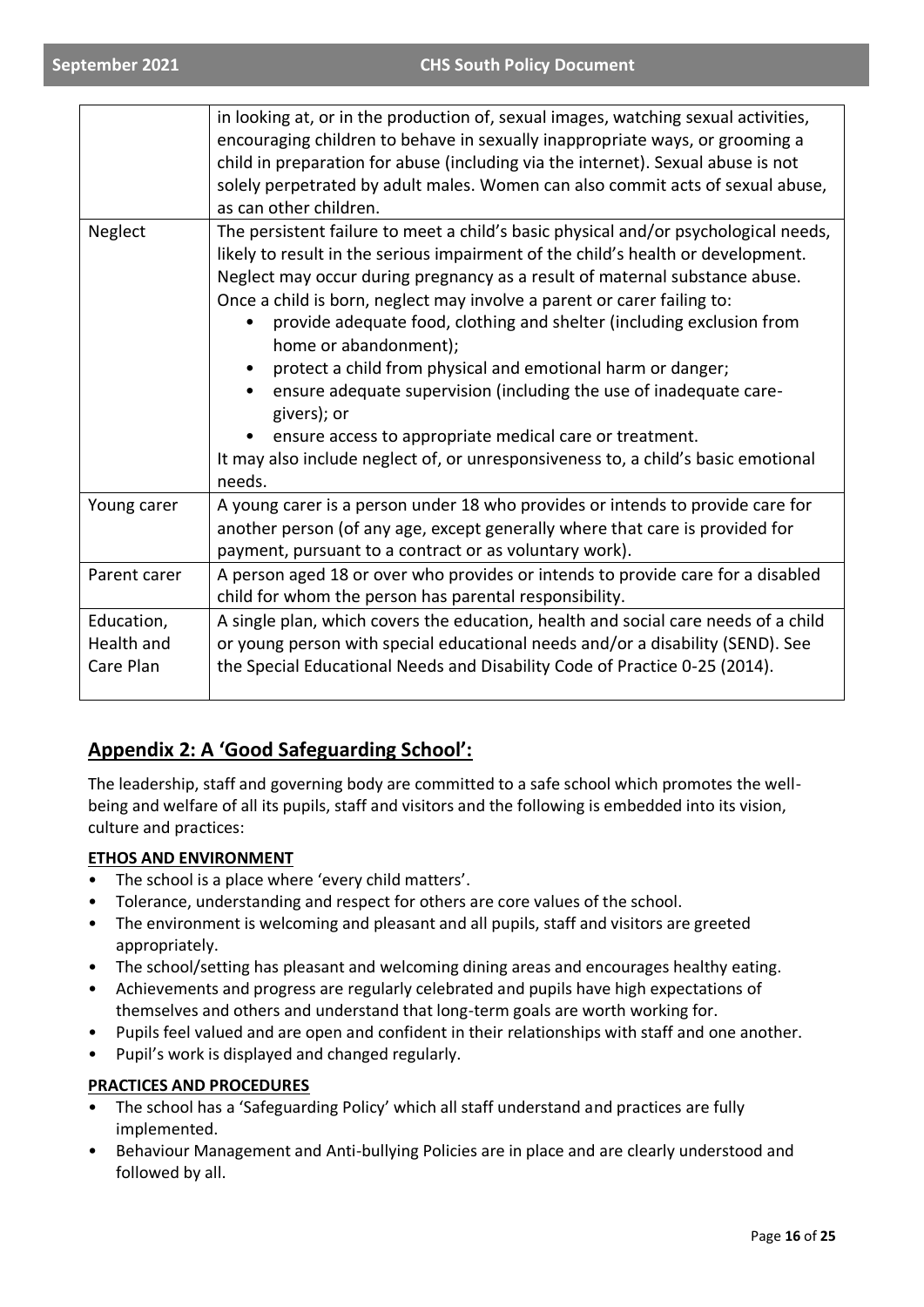- Early Help processes are embedded into the school's practices and procedures and multi-agency information is accurate and up-to-date.
- Early Help targets are identified in the School Improvement Plan and effective school selfevaluation procedures are in place.
- Appropriate Policies and Procedures are in place, understood and implemented by all staff.
- The school/setting takes account of the DDA and has made appropriate adjustments for staff and pupils.
- All staff involved in safeguarding liaise regularly to ensure continuity in the support they provide.
- The school/setting has an identified person who administers medicines.
- DBS checks are in place and regularly up-dated.
- Appropriate Risk Assessment procedures are in place and up-dated.

### **PUPIL TRACKING**

- The progress and attendance of pupils in Education Other Than At School (EOTAS) is as carefully tracked and monitored as for other pupils.
- Pupil tracking systems are in place and used effectively to monitor and track progress and intervene as required.
- Vulnerable groups are identified and tracked for progress, attainments and attendance.
- Effective transition for pupils takes place at all stages.

### **STAFF TRAINING**

- The Leadership and Management of the school is trained in safeguarding and is effective.
- A Senior Designated Person for Safeguarding is nominated and receives regular training and has access to appropriate supervision.
- Staff members receive regular up-dated training on a range of safeguarding issues and identified staff members receive higher level training as appropriate.

### **PUPIL ENGAGEMENT**

- Pupil voice is valued and the School Council is afforded respect and is involved appropriately in decision making.
- Pupils are given responsibility in supporting other pupils and are involved in routine organizational tasks and activities.
- Pupils are encouraged to participate in a variety of clubs and activities.

### **THE CURRICULM**

- An Emotional Resiliency programme is effectively implemented by all staff and pupils.
- The school promotes pupil's spiritual, moral, social and cultural development through the curriculum and access to a wide variety of teaching resources and cultural activities.
- The curriculum, organization of teaching and learning and ethos in settings and schools contributes to teaching children and young people about safety issues, including road safety, accident prevention, substance misuse, sexual harassment, self-harm, Internet safety, staying safe and building resilience.
- Staff expectations of pupil's behaviour, attendance and attainment are high.
- School has developed approaches to tackling all forms of bullying racist, homophobic, SEN and cyber-bullying via mobile phones, text, e-mails and the INTERNET. This includes tackling issues leading to grooming, child sexual exploitation and radicalisation.
- There are formal and informal opportunities to praise reward and celebrate pupil's behaviour and achievements in lessons, tutor groups, assemblies, dinner time, break time, before and after school, trips etc.

### **WORKING WITH PARENTS/CARERS AND OUTSIDE AGENCIES**

- There is effective communication between the school staff, outside agencies and parents/carers.
- Family intervention work is an integral part of the school's support for children and families.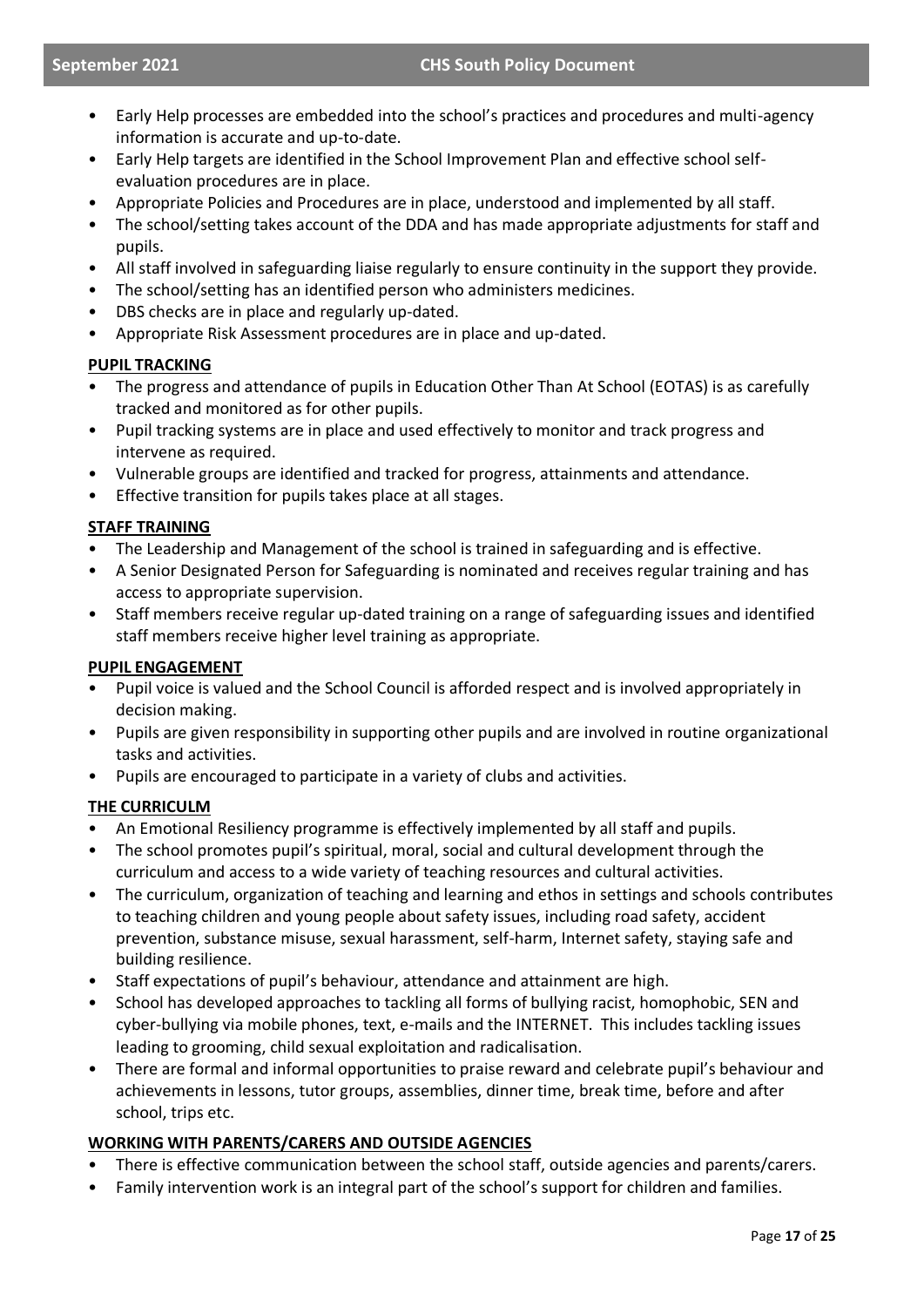- The school actively pursues all absence they know which children are at risk of becoming/or are persistently absent – non-attendance is understood as a potential safeguarding issue.
- The school uses exclusion as a last resort for pupils and tries to find alternative ways of supporting them.
- The school does not see pupils at risk of gang involvement or criminal activity as a 'crime and disorder issue' but as a 'children in need issue' and works closely with other partner agencies to support them.

### **INDICATORS OF VULNERABILITY TO RADICALISATION**

- Pupil is distanced from their cultural/religious heritage and experience.
- Pupil demonstrates discomfort about their place in society.
- Pupil may be experiencing family tensions at home.
- Low self-esteem and sense of isolation.
- Pupil has distanced self from existing friendship groups and become involved with a different group of friends.
- Pupil may be searching for questions about their identity, faith and belonging.
- Pupil may have perceptions of injustice and rejects civic life.
- Pupil is accessing extremist websites and is in contact with extremist recruiters.
- Pupil justifies violence to solve societal issues.
- Significant changes in behaviour and/or appearance.
- Pupil uses extremist narratives and global ideology to explain personal disadvantage.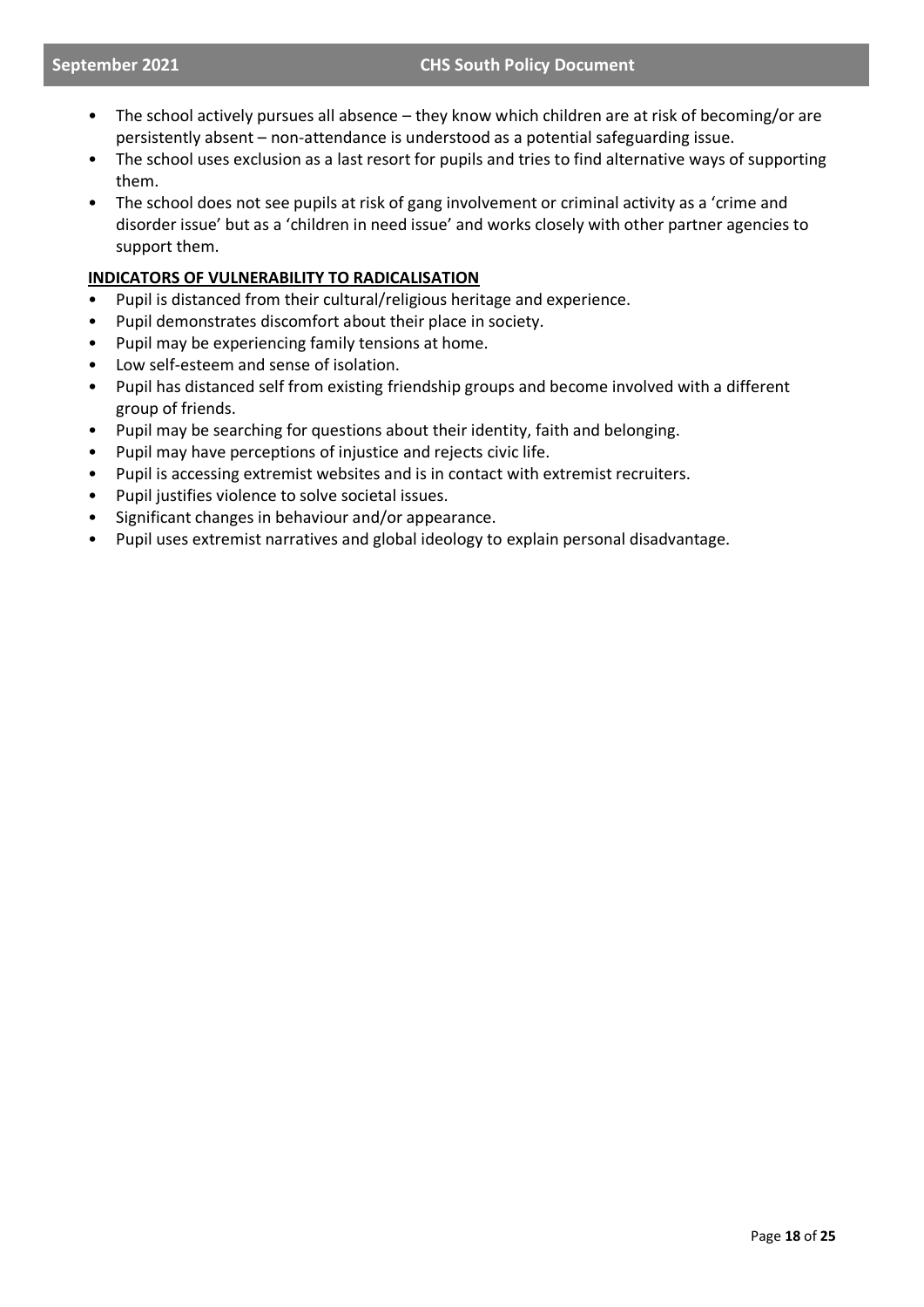### **Appendix 3: Safeguarding Responsibilities**

The staff members below have responsibility for all student related safeguarding issues: Ian Jameson: Named Safeguarding Lead & LAC Designated Teacher Contact number: 07779159358

Sarah Penrose: Safeguarding Lead – Chorlton High and CHS South Contact number: 07964 034698

Ela Paton: Safeguarding Officer – CHS South Contact number: 07701 311521

The staff members detailed below have responsibility for all staffing related safeguarding issues: Andy Park: Executive Headteacher David Prophet: Headteacher

The staff below have key responsibilities for wider safeguarding issues:

Health & Safety Kevin Bell: Site Manager

Safer Recruitment & Central Record of Evidence Michelle Jones: School Office Manager

Lead Governor Responsible for Safeguarding: Alex Hamilton: Parent Governor

### **THE SAFEGUARDING TEAM:**

- 1. CHS South Safeguarding Team is comprised of the Senior Leadership Team, Lead safeguarding Coordinator, Safeguarding Coordinator, Pastoral Leaders. All members of the team act on safeguarding/child protection issues brought to them. Safeguarding policy is overseen by an Assistant Head Teacher.
- 2. In the absence of the Safeguarding Coordinator or a Pastoral Leader, the most senior member of staff in school will assume responsibility for any child protection matters that arise. The school has also identified other key members of staff, trained to act as deputy Designated Persons, should the aforementioned be off site.
- 3. The Safeguarding Team will co-ordinate action on child protection within the school. They will ensure that all staff, teaching and non-teaching (including supply staff) know who the Designated Persons are. They will ensure that all staff are aware of their individual responsibilities in relation to the safeguarding of children.
- 4. Where appropriate, the Designated Persons will liaise with the DPs of the school(s) attended by the siblings of the child causing concern.
- 5. The Designated Persons will keep a written record of any actions taken as a result of concerns raised (see below).
- 6. The Designated Persons will act as a source of advice and coordinate action within the school over child protection cases.
- 7. The Assistant Head responsible for Safeguarding will ensure that the school's Safeguarding Policy is put on the agenda of the Governing Body once a year for discussion, monitoring, review and renewal.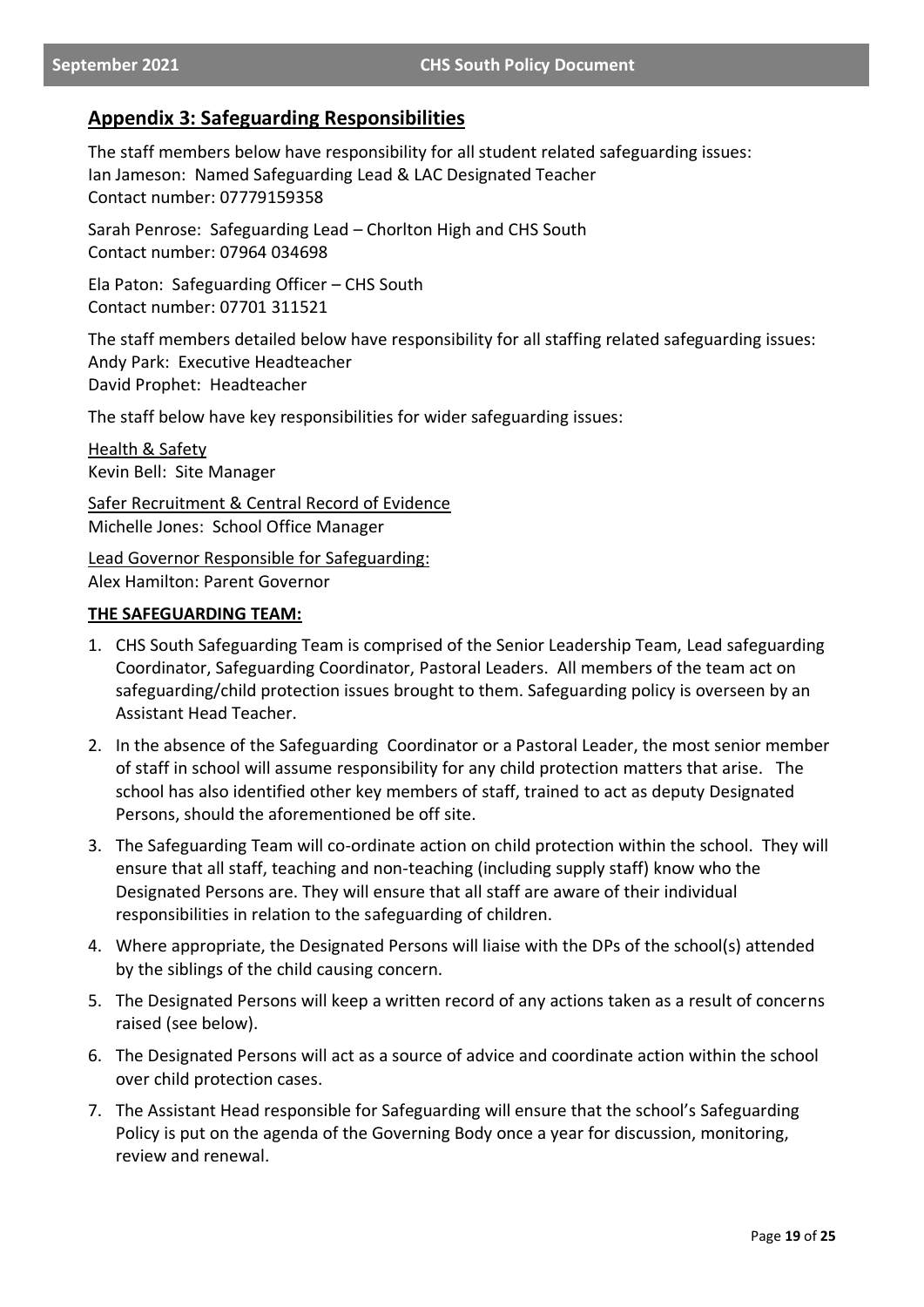8. The Governing Body authorises CHS South to carry out its responsibilities as outlined in "Keeping Children Safe in Education" (September 2021).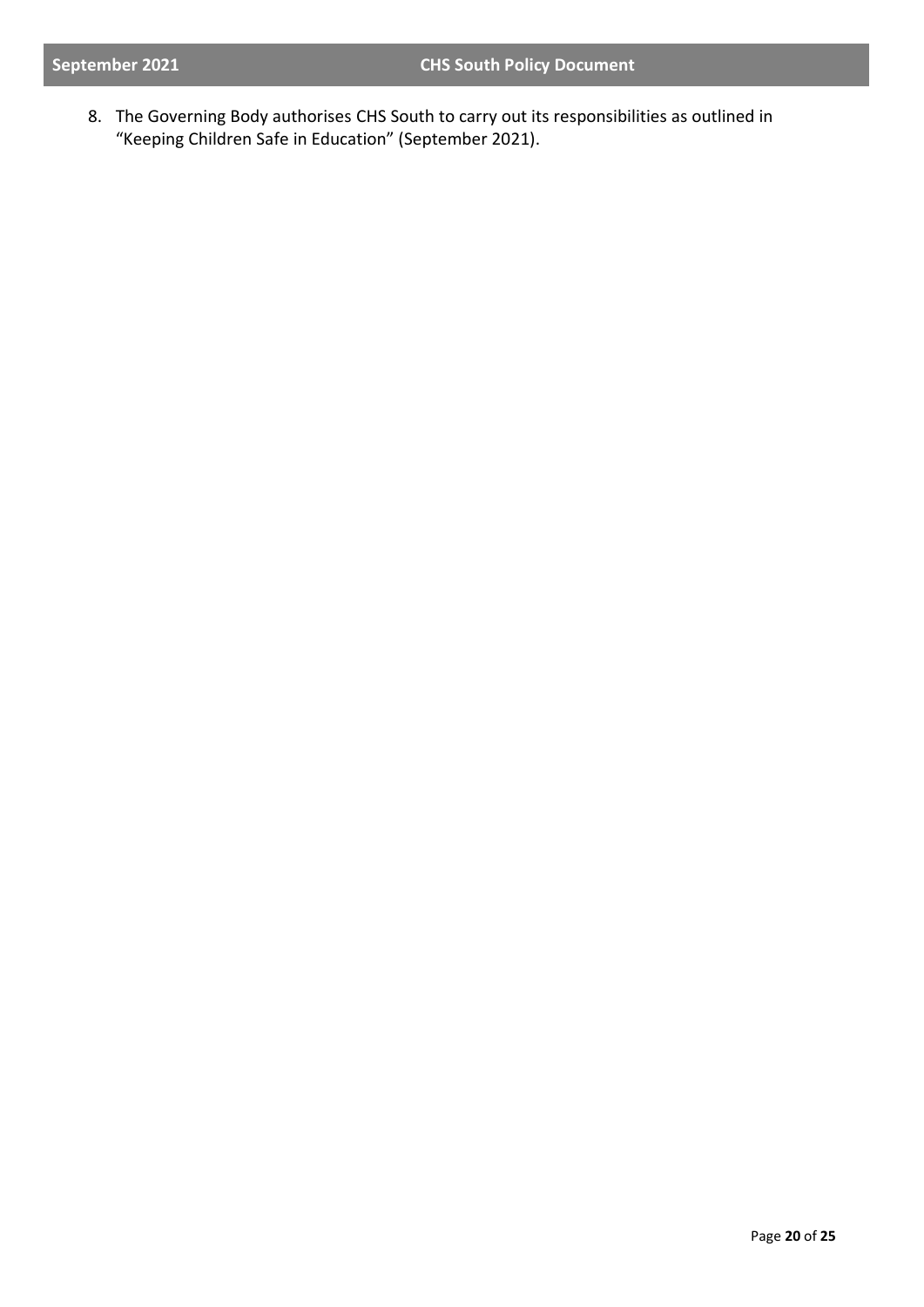### **Appendix 4: Responding to reports of sexual violence/harassment**

There are four likely scenarios for schools and colleges to consider when managing any reports of sexual violence and/or sexual harassment.

#### **1. Manage internally**

- In some cases of sexual harassment, for example, one-off incidents, the school or college may take the view that the children concerned are not in need of early help or statutory intervention and that it would be appropriate to handle the incident internally, perhaps through utilising their behaviour policy and by providing pastoral support.
- Whatever the school's or college's response, it should be underpinned by the principle that sexual violence and sexual harassment is never acceptable and will not be tolerated.
- All concerns, discussions, decisions and reasons for decisions should be recorded (written or electronic).

### **2. Early help**

- In line with 1 above, the school or college may decide that the children involved do not require statutory interventions, but may benefit from early help. Early help means providing support as soon as a problem emerges, at any point in a child's life. Providing early help is more effective in promoting the welfare of children than reacting later. Early help can be particularly useful to address non-violent harmful sexual behaviour and may prevent escalation of sexual violence.
- Full details of the early help process are in Chapter one of Working Together to Safeguard Children.
- Multi-agency early help will work best when placed alongside strong school or college policies, preventative education and engagement with parents and carers.
- Whatever the response, it should be under-pinned by the principle that sexual violence and sexual harassment is never acceptable and will not be tolerated.
- All concerns, discussions, decisions and reasons for decisions should be recorded (written or electronic).

### **3. Referrals to children's social care**

- Where a child has been harmed, is at risk of harm, or is in immediate danger, schools and colleges should make a referral to local children's social care.
- At the referral to children's social care stage, schools and colleges will generally inform parents or carers, unless there are compelling reasons not to (if informing a parent or carer is going to put the child at additional risk). Any such decision should be made with the support of children's social care.
- If a referral is made, children's social care will then make enquiries to determine whether any of the children involved are in need of protection or other services.
- Where statutory assessments are appropriate, the school or college (especially the designated safeguarding lead or a deputy) should be working alongside, and cooperating with, the relevant lead social worker. Collaborative working will help ensure the best possible package of coordinated support is implemented for the victim and, where appropriate, the alleged perpetrator and any other children that require support.
- Schools and colleges should not wait for the outcome (or even the start) of a children's social care investigation before protecting the victim and other children in the school or college. It will be important for the designated safeguarding lead (or a deputy) to work closely with children's social care (and other agencies as required) to ensure any actions the school or college takes do not jeopardise a statutory investigation. The risk assessment as per paragraph 275 will help inform any decision. Consideration of safeguarding the victim, alleged perpetrator, any other children directly involved in the safeguarding report and all children at the school or college should be immediate.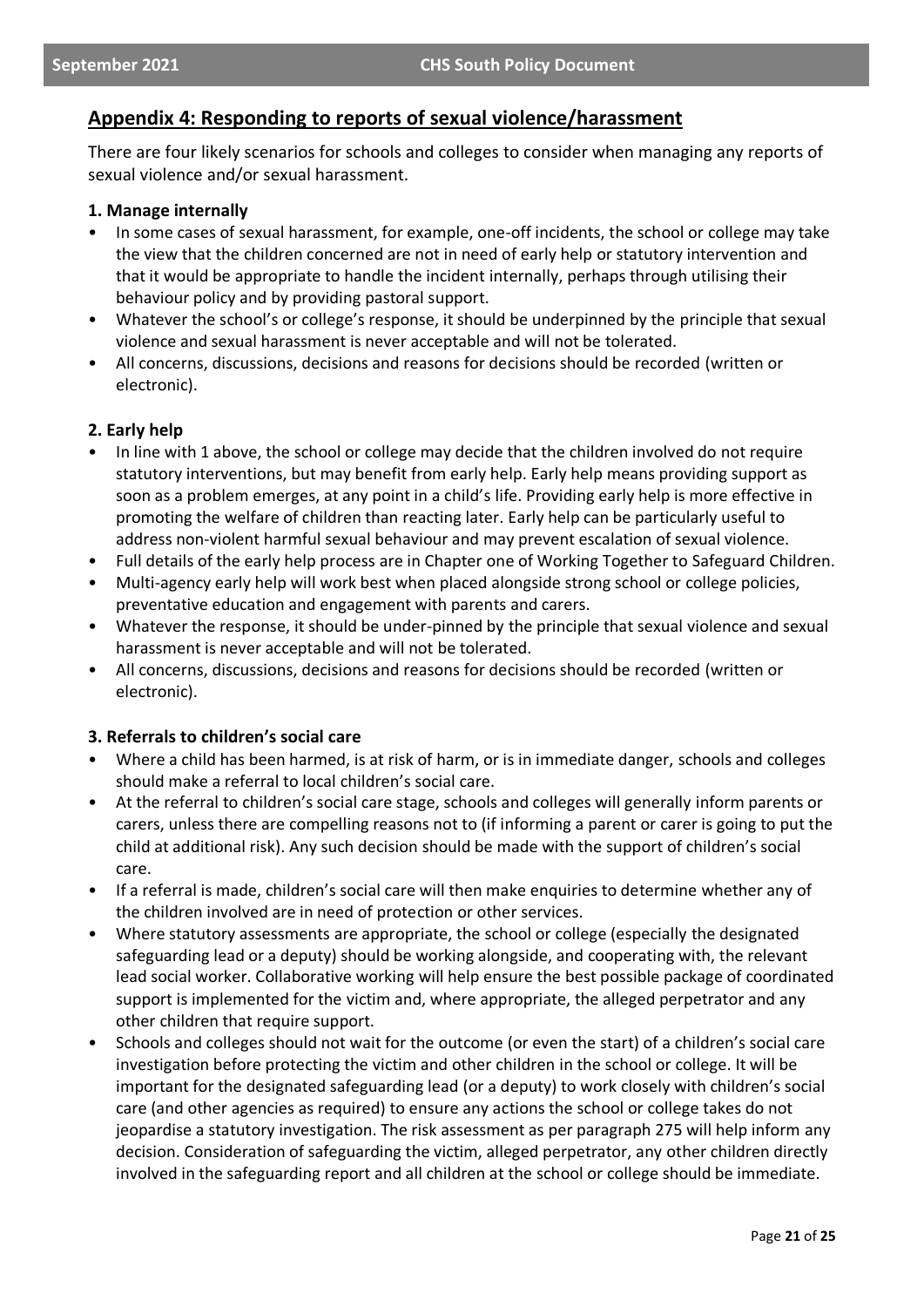#### **September 2021 CHS South Policy Document**

- In some cases, children's social care will review the evidence and decide a statutory intervention is not appropriate. The school or college (generally led by the designated safeguarding lead or a deputy) should be prepared to refer again if they believe the child remains in immediate danger or at risk of harm. If a statutory assessment is not appropriate, the designated safeguarding lead (or a deputy) should consider other support mechanisms such as early help, specialist support and pastoral support.
- Whatever the response, it should be under-pinned by the principle that sexual violence and sexual harassment is never acceptable and will not be tolerated.
- All concerns, discussions, decisions and reasons for decisions should be recorded (written or electronic).

### **4. Reporting to the Police**

- Any report to the police will generally be in parallel with a referral to children's social care (as above).
- It is important that the designated safeguarding lead (and their deputies) are clear about the local process for referrals and follow that process.
- Where a report of rape, assault by penetration or sexual assault is made, the starting point is this should be passed on to the police. Whilst the age of criminal responsibility is ten, if the alleged perpetrator is under ten, the starting principle of reporting to the police remains. The police will take a welfare, rather than a criminal justice, approach.
- At this stage, schools and colleges will generally inform parents or carers unless there are compelling reasons not to, for example, if informing a parent or carer is likely to put a child at additional risk. In circumstances where parents or carers have not been informed, it will be especially important that the school or college is supporting the child in any decision they take. This should be with the support of children's social care and any appropriate specialist agencies.
- Where a report has been made to the police, the school or college should consult the police and agree what information can be disclosed to staff and others, in particular, the alleged perpetrator and their parents or carers. They should also discuss the best way to protect the victim and their anonymity.
- All police forces in England have specialist units that investigate child abuse. The names and structures of these units are matters for local forces. It will be important that the designated safeguarding lead (and their deputies) are aware of their local arrangements.
- In some cases, it may become clear very quickly, that the police (for whatever reason) will not take further action. In such circumstances, it is important that the school or college continue to engage with specialist support for the victim as required.
- Whatever the response, it should be under-pinned by the principle that sexual violence and sexual harassment is never acceptable and will not be tolerated.
- All concerns, discussions, decisions and reasons for decisions should be recorded (written or electronic).
- After recent government action to tackle the issues raised by testimonies given on the Everyone's Invited website, NSPCC has been commissioned to run the helpline which we will publicise in school and on our website – 0800 136 663. This number is for children and young people who are victims of sexual abuse, adult victims, parents and carers of victims and professionals working with children and young people. It is to report or share incidents which have happened both in and outside of educational settings.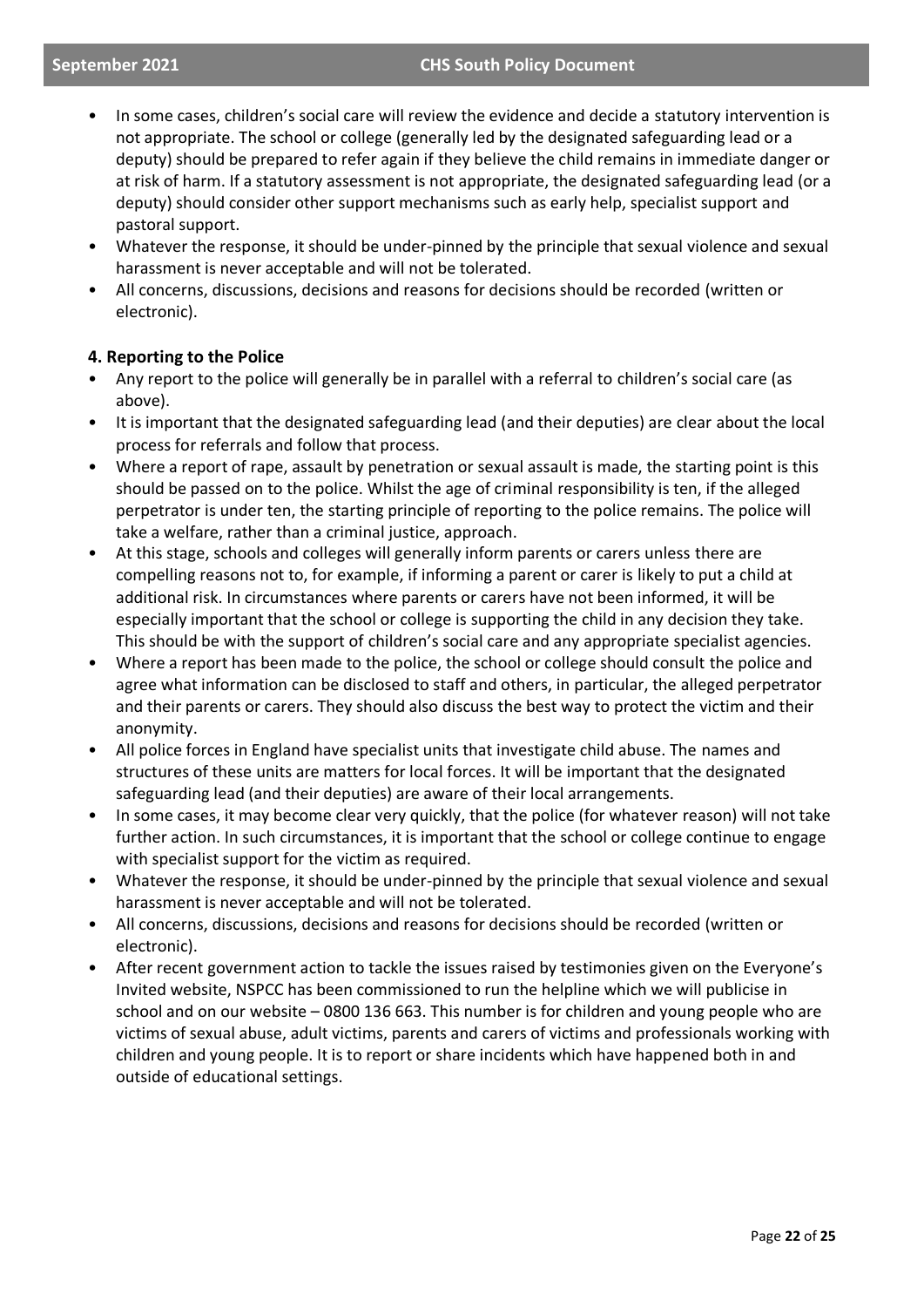### **Appendix 5: Safeguarding Summary for all staff:**

### **All staff must:**

- Attend Level 1 training on Safeguarding (every 3 years) and receive accreditation for this.
- Read, understand and acknowledge receipt of Part 1 of KCSIE Sept 2021
- Receive and understand regular safeguarding updates (annually)
- Ensure that they know who the Designated Persons are in the school and know how to contact them/where they are located.
- Ensure that any child protection disclosure is reported to the Designated Person(s) as soon as possible before the end of the school day.
- Provide a written statement (pertaining to the disclosure) using the school's processes (CPOMS) – which is dated – on the same day.
- Ensure that they do not get a child to provide a written statement if a child is disclosing an issue pertaining to child protection.
- Ensure that they respond to information requests from the Safeguarding Team on specific pupils.
- Use SIMS information to ensure they know who their classes are and who is being monitored by the Safeguarding Team.
- Inform the Safeguarding team if they notice a change in a student (deterioration in behaviour, appearance, social interaction, attendance or punctuality).

### *In addition to the above:*

### **Curriculum Leaders must:**

- Ensure that staff members in their department have displayed Safeguarding information as appropriate.
- Ensure that new staff members know how to refer concerns about young people.
- Support staff in their department and liaise with the Safeguarding Team if necessary.

### **ITT students and other adults in training programmes must:**

- Attend training from the Safeguarding Team on Safeguarding and Looked After Children.
- Refer any concerns to their Mentor at CHS South/ pass on any concerns to the Safeguarding Team before the end of the school day (following the same procedures as all staff).

### **Supply staff must:**

- Read the schools information regarding Supply Cover and be aware of how to refer issues to the appropriate Designated Person(s).
- Attend Level 1 Safeguarding Training by CHS if a long-term cover supervisor.

### **Student services staff / Attendance Team must:**

- Alert the Safeguarding Team when students, who are being monitored (be it CP, CIN, CPP, LAC), are absent from school.
- When required, host joint or singular home visits to students who are being monitored by the Safeguarding Team.

### **Office Manager:**

• Ensure that all staff and visitors to the school follow the school's DBS procedures.

### **Senior Leadership Team must:**

• Liaise with the Safeguarding team about students on CPP or CIN before students are sent home on a Fixed Term Exclusion.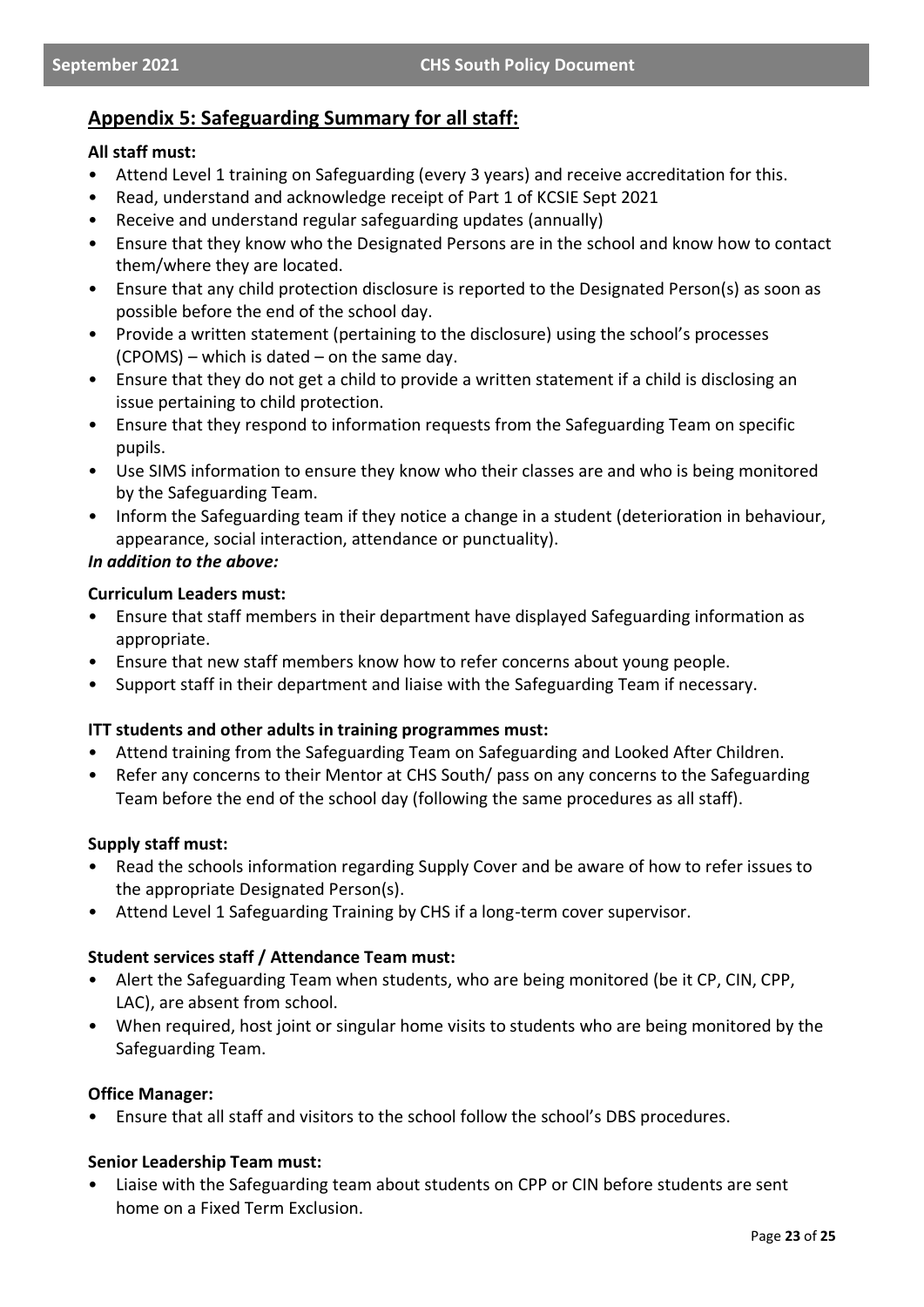- Access information about students from the Safeguarding Team, updated weekly.
- Ensure that all recruitment procedures follow the school's Safe Recruitment processes.

### **Safeguarding Team must:**

- Ensure that all staff are in receipt of Safeguarding Training.
- Ensure all staff have read and understood Part 1 of KCSIE Sept 2021
- Organise Level 1 training for all staff every 3 years.
- Provide regular (annual) updates to staff
- Ensure that those on Level 2 training are updated/refreshed every 2 years.
- Ensure that all child protection concerns brought to them are followed up notifying parents/social services, the Pastoral Leader as appropriate.
- Ensure that accurate and efficient records, relating to child protection are kept
- Represent the school at Child In Need Meetings/core group meetings, Case Conferences and Case Planning.
- Monitor the progress and attendance of students on CIN, CPP and LAC
- Liaise and work with the Pastoral Team and Attendance Team.
- Develop knowledge and understanding of outside agencies which can support young people, referring as necessary.
- Develop close links with outside agencies.
- Produce relevant safeguarding information for students and ensure that it is appropriate displayed around school.